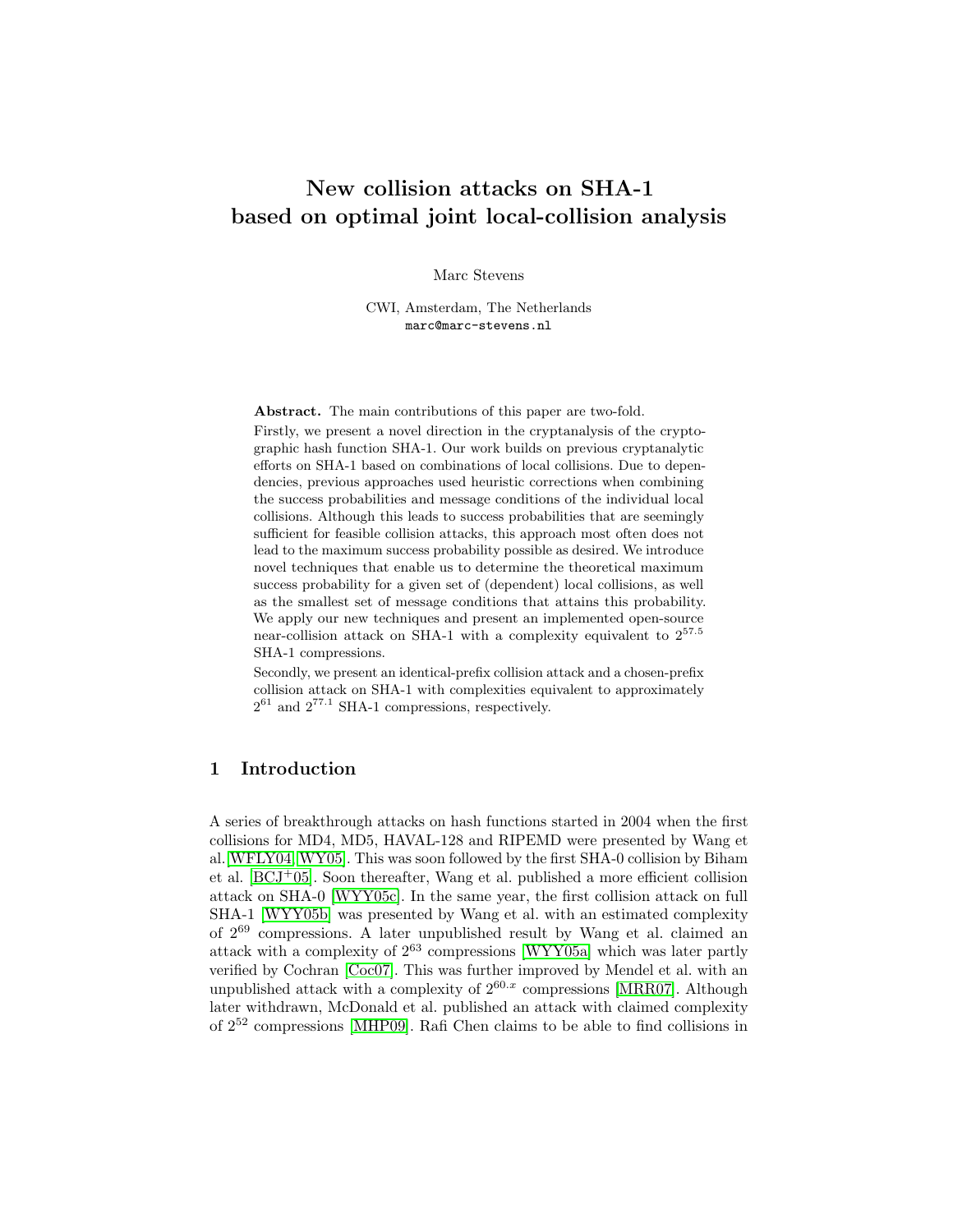$2^{58}$  [\[Che11\]](#page-13-2)<sup>[1](#page-1-0)</sup>. For reduced step variants of SHA-1 more progress has been made [\[CR06,](#page-13-3) [CMR07,](#page-13-4) [Gre10\]](#page-13-5) and collisions have been found for up to 75 steps [\[GA11\]](#page-13-6).

So far, it seems some kind of barrier has been reached at around  $2^{61}$  SHA-1 compressions. Unfortunately, as Polk et al. [\[PCTH11\]](#page-14-7) point out, these cryptanalytic advancements are not fully reflected in the literature so far.

### 2 Our contributions

This paper aims to renew the cryptanalytic efforts to construct a feasible collision attack on SHA-1 and find an actual collision pair. The main contributions of this paper are two-fold.

Firstly, we present a novel direction in the cryptanalysis of SHA-1 that we believe will allow collision attacks with complexity well below the  $2^{61}$  barrier. Collision attacks on SHA-1 are constructed in roughly two parts: a non-linear part (over approximately the first 20 steps) and a linear part (over approximately the last 60 steps). The linear part is constructed using a linear combination of local collisions as described by a disturbance vector [\[CJ98\]](#page-13-7). So far, to obtain the success probability of these combinations, the local collisions are first studied independently (e.g., see [\[MPRR06\]](#page-14-8)) and then combined. As the success probabilities of local collisions can be dependent (e.g., see [\[Man11\]](#page-14-9)), current approaches make some heuristic corrections when joining probabilities and message conditions. Although this is seemly sufficient to construct feasible collision attack on SHA-1, it may not lead to the desired maximum success probability possible and thereby leads to sub-optimal collision attacks. We introduce novel techniques that enable the computation of the maximum success probability for a given set of (dependent) local collisions, as well as the smallest set of message conditions that attains this probability. That our new approach provides a distinct advantage over the previous approach is showcased in our second contribution.

Our second contribution is an implemented near-collision attack for SHA-1 with a complexity equivalent to  $2^{57.5}$  $2^{57.5}$  compressions<sup>2</sup>. We show how this nearcollision attack can be used to construct a SHA-1 identical-prefix collision attack with a complexity of  $2^{61}$  compressions. Furthermore, we present the first SHA-1 chosen-prefix collision attack with a complexity of  $2^{77.1}$  compressions.

Our attack distinguishes itself from previous claims on several aspects. Firstly, we aimed to optimize the complexity over the linear part and (so far) not over the non-linear part. Secondly, our novel direction has resulted in a competitive attack complexity without exploiting nearly all degrees of freedoms. In fact there are well over 50 from the 512 message bits left as degrees of freedom that can be further exploited in future work. Lastly, it is the first public implementation of a SHA-1

<span id="page-1-0"></span> $1$  We like to note that using our methods we have proven that the highest probability attainable over the last 8 steps is  $2^{-8.356}$ . But Chen (see Ch. 9.5) actually uses a factor  $\frac{100}{3000} \approx 2^{-4.9}$ , suggesting his claim may be a factor  $2^{3.5}$  too optimistic.

<span id="page-1-1"></span><sup>&</sup>lt;sup>2</sup> This complexity is not based on a purely theoretical cost analysis, but directly determined from the measured performance over the non-linear part and the (implementation verified) theoretical success probabilities over the linear part, see [Sect. 5.1.](#page-8-0)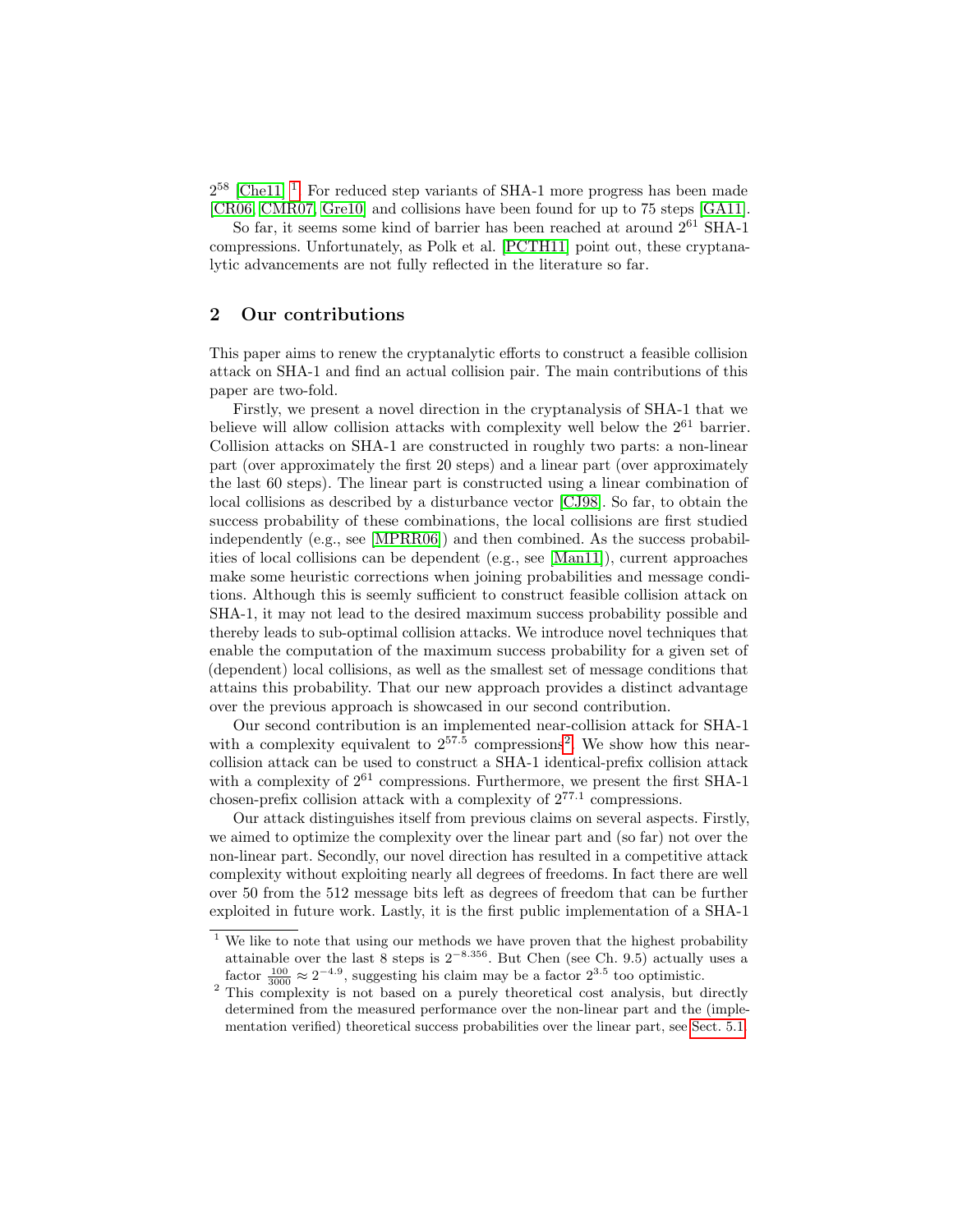collision attack: the source code is available online [\[Ste12b\]](#page-14-10). This allows the public verification of the correctness and the complexity of our implementation and we also hope it leads to better understanding and improvements by the scientific community. Due to space considerations, many technical details have been omitted here, but these can be found in [\[Ste12a\]](#page-14-11). Despite this, we briefly discuss how the correctness of our implementation as well as our claimed complexity can be verified using our publicly available source code.

# 3 Preliminaries

**Notation.** SHA-1 is defined using 32-bit words  $X = (x_i)_{i=0}^{31} \in \{0, 1\}^{32}$  that are identified with elements  $X = \sum_{i=0}^{31} x_i 2^i$  of  $\mathbb{Z}/2^{32}\mathbb{Z}$  (for addition and subtraction). A binary signed digit representation (BSDR) for  $X \in \mathbb{Z}/2^{32}\mathbb{Z}$  is a sequence  $Z = (z_i)_{i=0}^{31} \in \{-1,0,1\}^{32}$  for which  $X = \sum_{i=0}^{31} z_i 2^i$ . We use the following notation:  $Z[i] = z_i$ ,  $RL(Z, n)$  and  $RR(Z, n)$  (cyclic left and right rotation),  $w(Z)$ (Hamming weight),  $\sigma(Z) = X = \sum_{i=0}^{31} k_i 2^i \in \mathbb{Z}/2^{32} \mathbb{Z}$ .

In collision attacks we consider two related messages  $M$  and  $M'$ . For any variable X related to the SHA-1 calculation of  $M$ , we use  $X'$  to denote the corresponding variable for M'. Furthermore, for such a 'matched' variable  $X \in$  $\mathbb{Z}/2^{32}\mathbb{Z}$  we define  $\delta X = X' - X$  and  $\Delta X = (X'[i] - X[i])_{i=0}^{31}$ .

SHA-1's compression function. The input for SHA-1's Compress consists of an intermediate hash value  $IHV_{\text{in}} = (a, b, c, d, e)$  of five 32-bit words and a 512-bit message block B. The 512-bit message block B is partitioned into 16 consecutive 32-bit strings which are interpreted as 32-bit words  $W_0, W_1, \ldots, W_{15}$ (using big-endian), and expanded to  $W_0, \ldots, W_{79}$  as follows:

<span id="page-2-0"></span>
$$
W_t = RL(W_{t-3} \oplus W_{t-8} \oplus W_{t-14} \oplus W_{t-16}, 1), \quad \text{for } 16 \le t < 80. \tag{1}
$$

We describe SHA-1's compression function Compress in an 'unrolled' version. For each step  $t = 0, \ldots, 79$  it uses a working state consisting of five 32-bit words  $Q_t$ ,  $Q_{t-1}, Q_{t-2}, Q_{t-3}$  and  $Q_{t-4}$  and calculates a new state word  $Q_{t+1}$ . The working state is initialized before the first step as

$$
(Q_0, Q_{-1}, Q_{-2}, Q_{-3}, Q_{-4}) = (a, b, RR(c, 30), RR(d, 30), RR(e, 30)).
$$

For  $t = 0, 1, \ldots, 79$  in succession,  $Q_{t+1}$  is calculated as follows:

<span id="page-2-1"></span>
$$
F_t = f_t(Q_{t-1}, RL(Q_{t-2}, 30), RL(Q_{t-3}, 30)),
$$
  
\n
$$
Q_{t+1} = F_t + AC_t + W_t + RL(Q_t, 5) + RL(Q_{t-4}, 30).
$$
\n(2)

These 80 steps are grouped in 4 rounds of 20 steps each. Here,  $AC<sub>t</sub>$  is the constant  $5a827999_{16}$ ,  $6e49eba1_{16}$ ,  $8f1bbc dc_{16}$  or  $ca62c1d6_{16}$  for the 1st, 2nd, 3rd and 4th round, respectively. The non-linear function  $f_t(X, Y, Z)$  is defined as  $(X \wedge Y) \oplus (\overline{X} \wedge Z), \quad X \oplus Y \oplus Z, \quad (X \wedge Y) \vee (Z \wedge (X \vee Y))$  or  $X \oplus Y \oplus Z$  for the 1st, 2nd, 3rd and 4th round, respectively. Finally, the output intermediate hash value  $\delta I H V_{\text{out}}$  is determined as:

$$
\delta IHV_{\text{out}} = (a+Q_{80}, \ b+Q_{79}, \ c+RL(Q_{78}, 30), \ d+RL(Q_{77}, 30), \ e+RL(Q_{76}, 30)).
$$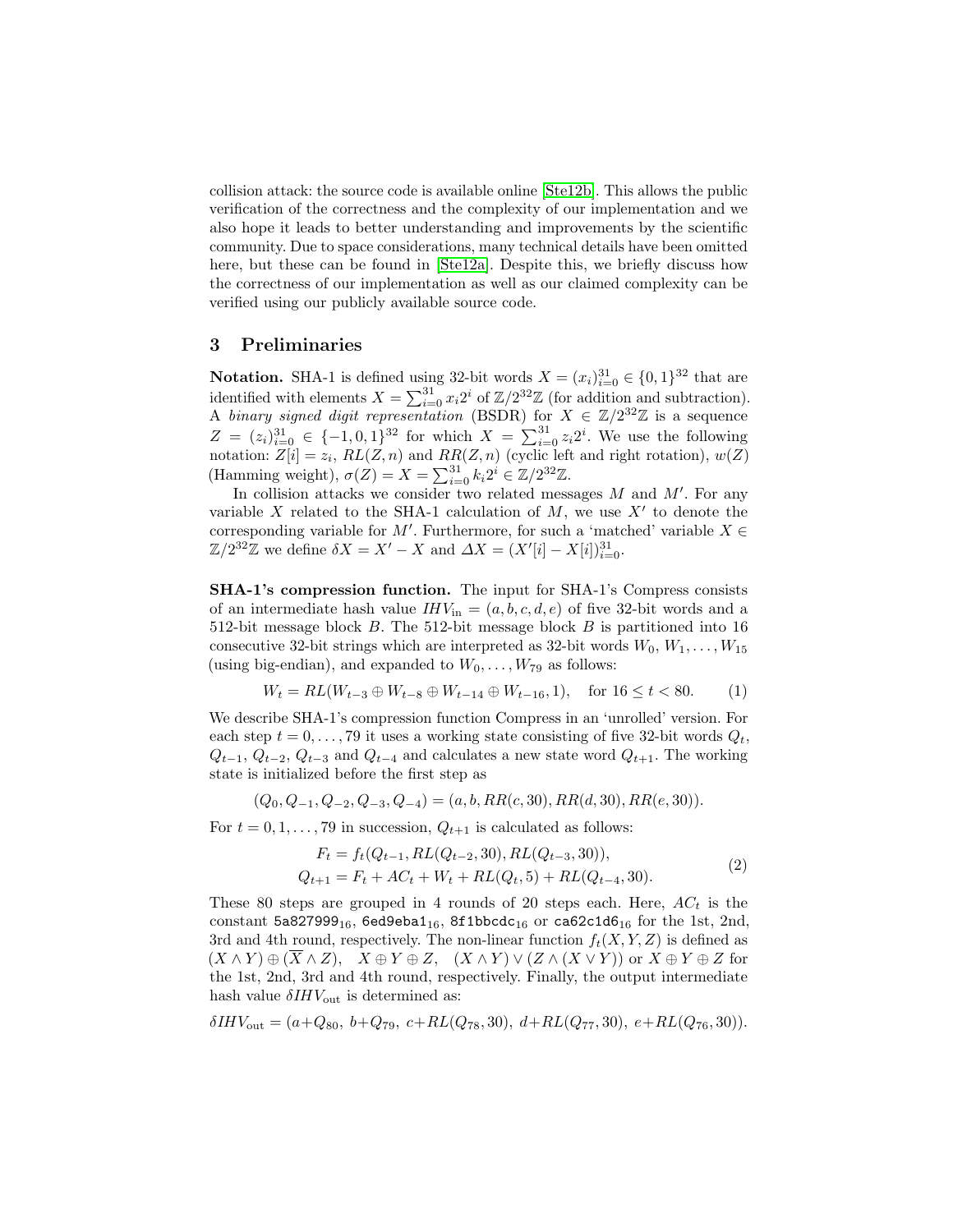### <span id="page-3-0"></span>4 Joint local-collision analysis

#### 4.1 Local collisions and the disturbance vector

In 1998, Chabaud and Joux [\[CJ98\]](#page-13-7) constructed a collision attack on SHA-0 based on local collisions. A local collision over 6 steps for SHA-0 and SHA-1 consists of a disturbance  $\delta Q_{t+1} = 2^b$  created in some step t by a message word bit difference  $\delta W_t = 2^b$ . This disturbance is corrected over the next five steps, so that after those five steps no differences occur in the five working state words. They were able to interleave many of these local collisions such that the message word differences  $(\Delta W_t)_{t=0}^{79}$  conform to the message expansion (cf. [Eq. 1\)](#page-2-0). For more convenient analysis, they consider the *disturbance vector* which is a non-zero vector  $(DV_t)_{t=0}^{79}$ conform to the message expansion where every '1'-bit  $DV_t[b]$  marks the start of a local collision based on the disturbance  $\delta W_t[b] = \pm 1$ . We denote by  $(DW_t)_{t=0}^{79}$ the message word bit differences without sign (i.e.,  $DW_t = W'_t \oplus W_t$ ) for a disturbance vector  $(DV_t)_{t=0}^{79}$ :

$$
DW_t := \bigoplus_{(i,r)\in\mathcal{R}} RL(DV_{t-i}, r), \quad \mathcal{R} = \{(0,0), (1,5), (2,0), (3,30), (4,30), (5,30)\}
$$

Note that in differential paths we work with differences  $\delta W_t$  instead of  $DW_t$ . We say that a message word difference  $\delta W_t$  is *compatible* with  $DW_t$  if there are coefficients  $c_0, \ldots, c_{31} \in \{-1, 1\}$  such that  $\delta W_t = \sum_{j=0}^{31} c_j \cdot DW_t[j]$ . The set  $W_t$ of all compatible message word differences given  $DW_t$  is defined as:

$$
\mathcal{W}_t := \{ \sigma(X) \mid \text{BSDR } X, \ X[i] \in \{-DW_t[i], +DW_t[i]\}, \ i \in \{0, \dots, 31\} \}
$$

#### 4.2 Disturbance vector classes

Manuel [\[Man11\]](#page-14-9) has classified previously found interesting disturbance vectors into two classes. A disturbance vector from the first class denoted by  $I(K, b)$  is defined by  $DV_K = \ldots = DV_{K+14} = 0$  and  $DV_{K+15} = 2^b$ . Similarly, a disturbance vector from the second class denoted by  $II(K, b)$  is defined by  $DV_{K+1} = DV_{K+3}$  $RL(2^{31}, b)$  and  $DV_{K+15} = 2^b$  and  $DV_{K+i} = 0$  for  $i \in \{0, 2, 4, 5, \ldots, 14\}$ . For both classes, the remaining  $DV_0, \ldots, DV_{K-1}$  and  $DV_{K+16}, \ldots, DV_{79}$  are determined through the (reverse) message expansion relation [\(Eq. 1\)](#page-2-0).

#### 4.3 Dependencies of local collisions

Local collisions can interact in the following three ways.

 $-$  *Message differences.* Firstly, they may use message word differences in the same bit position of the same message word. E.g., consider the disturbance vector for which  $DV_{50}[0]$  and  $DV_{55}[30]$  are the only '1'-bits. Then as  $DW_{55}$  =  $DV_{55} \oplus RL(DV_{50}, 30) = 0$ , this means the message word differences in step 55 of the two local collisions must be chosen to cancel each other.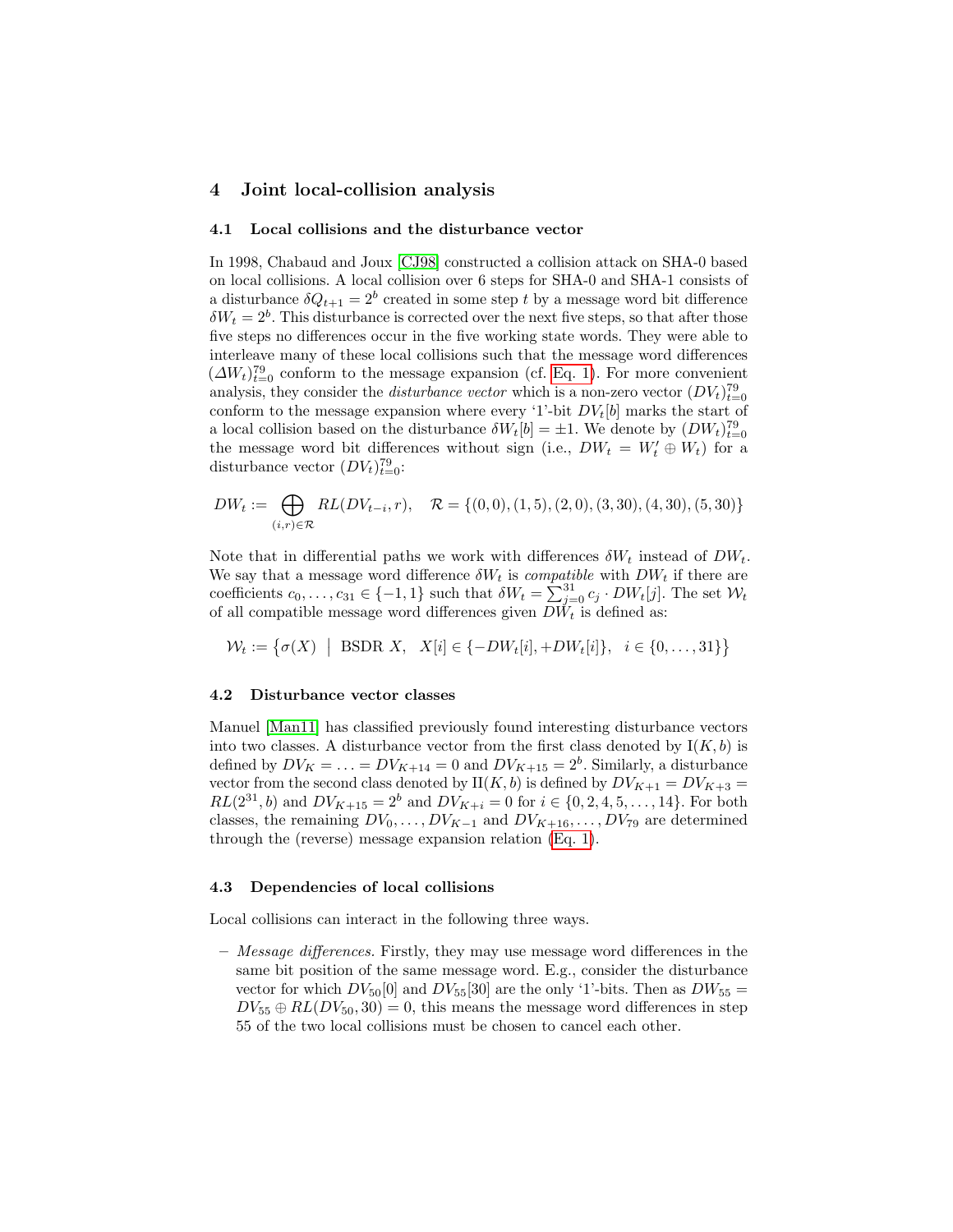- Working state differences. Secondly, local collisions starting in the same step directly interact with each other due to carries. E.g., Wang et al. [\[WYY05b\]](#page-14-3) introduced a bit compression technique. They use opposite signs for two local collisions that start in the same step at two subsequent bit positions (say  $DV_{25}[0] = DV_{25}[1] = 1$ ) to turn it into a single local collision.
- Boolean function differences. Thirdly, two 'close' disturbances can interact in the boolean function. E.g., consider the disturbance vector for which  $DV_{25}[31]$ and  $DV_{26}[31]$  are the only '1'-bits. Then these local collisions interact as in the first case as the message word differences in steps 29 and 30 cancel each other out. Moreover, in step 29 it is also guaranteed that  $\delta F_{29} = 0$  as the two disturbances input to the XOR boolean function cancel each other. In contrast, when analyzing these two local collisions independently, each has a probability of 0.5 that the difference  $\delta F_{29}$  has the opposite sign from  $\delta W_{29}$ . The product of the independent success probabilities is thereby lower than the maximum joint probability of these two local collisions by a factor  $0.5 \cdot 0.5 = 0.25$  (see also [\[Man11,](#page-14-9) Table 9]). This particular example does not involve any carries, which in other cases may have a further impact on the maximum success probability.

Although these examples are quite easy to analyze, disturbance vectors have a higher density of disturbances at the beginning and the end. For these higher density areas, it is significantly more difficult to analyze the exact impact of these interactions on the maximum success probability. In this paper we take a new direction in the cryptanalysis of SHA-1 in which we do not analyze these interactions directly, but use a rather general approach to determine the maximum success probability that incorporates these interactions.

#### 4.4 Optimal joint local-collision analysis

We start at the relatively easy and well understood analysis of a single local collision. Given the single bit disturbance  $\Delta Q_{t+1}[b] = \pm 1$  created in the first step t, one analyzes the necessary message conditions to cancel this disturbance in the subsequent steps. Most importantly, one determines what the probability is of a successful cancellation under these message conditions. Higher success probabilities are obtained by also considering carries in  $\Delta Q_{t+1}$  from bit position b to higher positions.

One approach that obtains exact success probabilities is to sum the exact success probabilities of all possible differential paths over these 6 steps  $t, \ldots, t+5$ with  $\delta Q_{t-4} = \ldots = \delta Q_t = 0$ ,  $\delta Q_{t+1} \neq 0$  and  $\delta Q_{t+2} = \ldots = \delta Q_{t+6} = 0$  using a given message difference vector  $(\delta W_i)_{i=t}^{t+5}$ . Although there are quite a few of such differential paths for a single local collision, these can easily be enumerated.

We propose to study combinations of local collisions in a very similar way. That is, we propose to analyze the set of all possible differential paths over a given range of steps  $t_b, \ldots, t_e$  that contain disturbances as prescribed by the disturbance vector using message word differences  $\delta W_t$  compatible with  $DW_t$ . Next, this set is partitioned based on the values for the starting and ending working state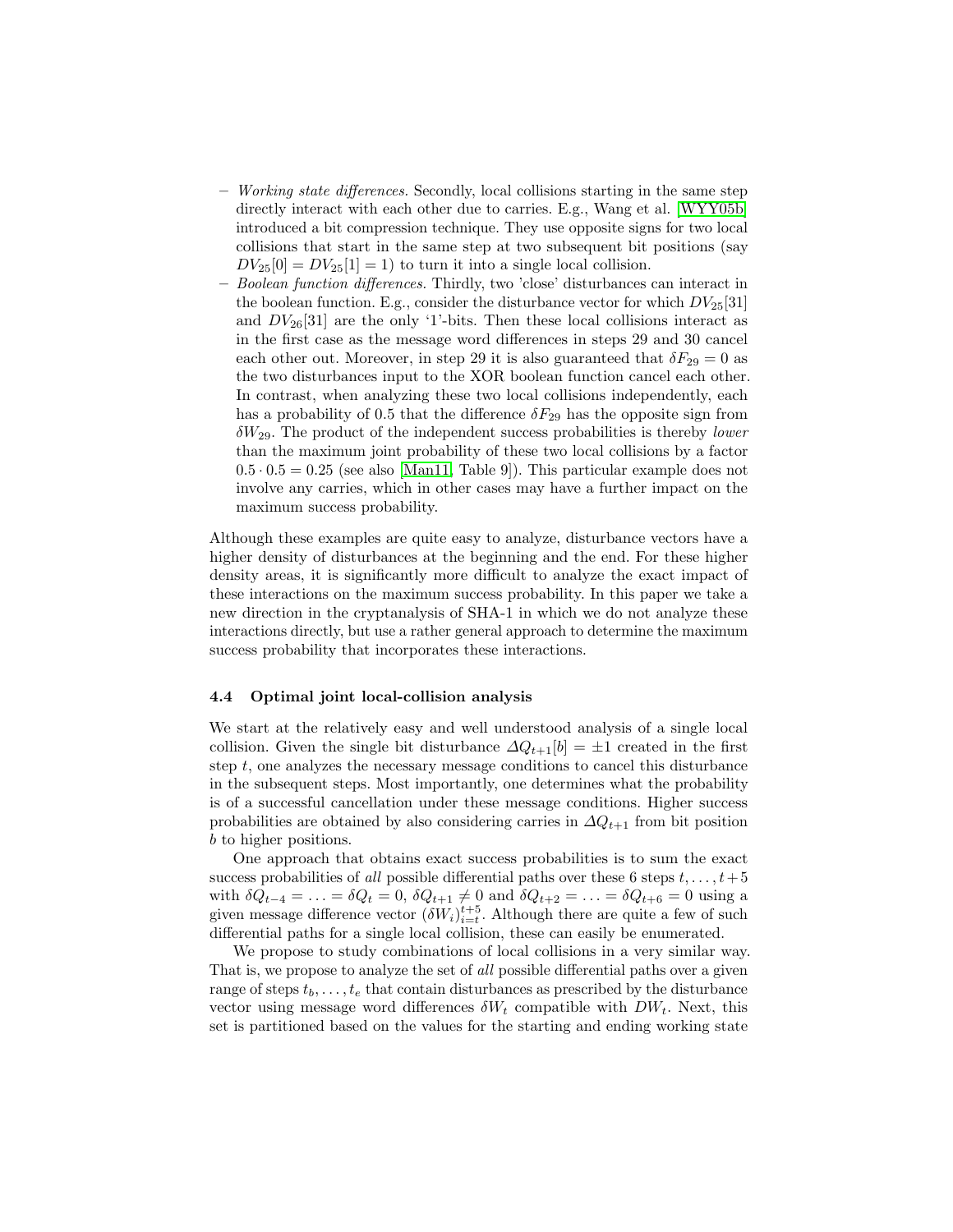differences and the message word differences. We distinguish thus only on the pre-conditions (the differences in the starting working state and the message words) and the post-condition (the differences in the ending working state) of differential paths that matches how they are used in an actual collision attack. For each partition, we compute the sum of the probabilities of its differential paths. One can thus interpret this total partition probability as the total probability that the ending working state differences are obtained after step  $t_e$  given that both the differences in the starting working state at step  $t<sub>b</sub>$  and the differences in the message words for steps  $t_b, \ldots, t_e$  hold. Hence, the desired maximum success probability is the maximum over all total partition probabilities.

#### 4.5 Definitions

More formally, we define a differential path  $P$  over steps  $t = t_b, \ldots, t_e$  to be given as  $\mathcal{P} = ((\Delta Q_t)_{t=t_b-4}^{t_e+1}, (\Delta F_t)_{t=t_b}^{t_e}, (\delta W_t)_{t=t_b}^{t_e})^3$  $\mathcal{P} = ((\Delta Q_t)_{t=t_b-4}^{t_e+1}, (\Delta F_t)_{t=t_b}^{t_e}, (\delta W_t)_{t=t_b}^{t_e})^3$ , under the following restrictions:

– correct differential steps for  $t = t_b, \ldots, t_e$ :

$$
\sigma(\Delta Q_{t+1}) = \sigma(RL(\Delta Q_t, 5)) + \sigma(RL(\Delta Q_{t-4}, 30)) + \sigma(\Delta F_t) + \delta W_t.
$$
 (3)

–  $\Delta F_t[31] \in \{0,1\}$  and a non-zero value represents  $\Delta F_t[31] \in \{-1,+1\}$ . <sup>[4](#page-5-1)</sup>

The success probability  $Pr[\mathcal{P}]$  of a differential path  $\mathcal{P}$  over steps  $t_b, \ldots, t_e$  is informally defined as the probability that the given path  $P$  holds exactly for  $(\widehat{Q}_{t_b-4}, \widehat{Q}_{t_b-4}'), \ldots, (\widehat{Q}_{t_e+1}, \widehat{Q}_{t_e+1}')$  for uniformly-randomly chosen  $\widehat{Q}_{t_b-4}, \ldots, \widehat{Q}_{t_b}$ and  $\widehat{W}_{t_b}, \ldots, \widehat{W}_{t_e}$ . The  $\widehat{Q}_{t_b-4}^{\prime}, \ldots, \widehat{Q}_{t_b}^{\prime}$  and  $\widehat{W}_{t_b}^{\prime}, \ldots, \widehat{W}_{t_e}^{\prime}$  are determined through the first five working state differences  $\delta Q_{t_b}, \ldots, \delta Q_{t_e}$  and the message differences  $\delta W_i$  (for  $i = t_b, \ldots, t_e$ ). The remaining  $(\hat{Q}_{t_b+1}, \hat{Q}_{t_b+1}^{\prime}), \ldots, (\hat{Q}_{t_e+1}, \hat{Q}_{t_e+1}^{\prime})$  are computed using the step function (Eq. [2\)](#page-2-1). We refer to [\[Ste12a,](#page-14-11) Ch. 7.5] for an equivalent definition and how to efficiently determine the probability  $Pr[\mathcal{P}]$ .

As we are interested in differential paths with prescribed disturbances, we define the set  $\mathcal{Q}_t$  as the set of all allowed differences  $\Delta Q_t$  given  $(DV_i)_{i=0}^{79}$ .

$$
Q_t := \left\{\text{BSDR } Y \; \middle| \; z_{[i] \in \{-DV_{t-1}[i], DV_{t-1}[i]\}, \; i=0,...,31} \right\}.
$$

We are now ready to define the set of all possible differential paths over steps  $t_b, \ldots, t_e$  that we will base our analysis on:

$$
\mathcal{D}_{[t_b, t_e]} := \left\{ \widehat{\mathcal{P}} \ \middle| \ \Delta \widehat{Q_i} \in \mathcal{Q}_i, \ \delta \widehat{W_j} \in \mathcal{W}_j, \ \Pr[\widehat{\mathcal{P}}] > 0 \right\}
$$

We define three functions  $\psi$ ,  $\phi$  and  $\omega$  that return beginning working state differences, ending working state differences and message word differences:

<span id="page-5-0"></span><sup>&</sup>lt;sup>3</sup> In practice, we use a strictly smaller representation wherein  $\Delta Q_{t_b-4}$  and  $\delta Q_{t_e+1}$  are replaced by  $\delta(RL(Q_{t-4}, 30))$  and  $\delta Q_{t_{e}+1}$ , respectively. We use a simplification here to ease presentation.

<span id="page-5-1"></span><sup>&</sup>lt;sup>4</sup> Here both −1 and +1 result in the same contribution in  $\sigma(\Delta F_t)$ .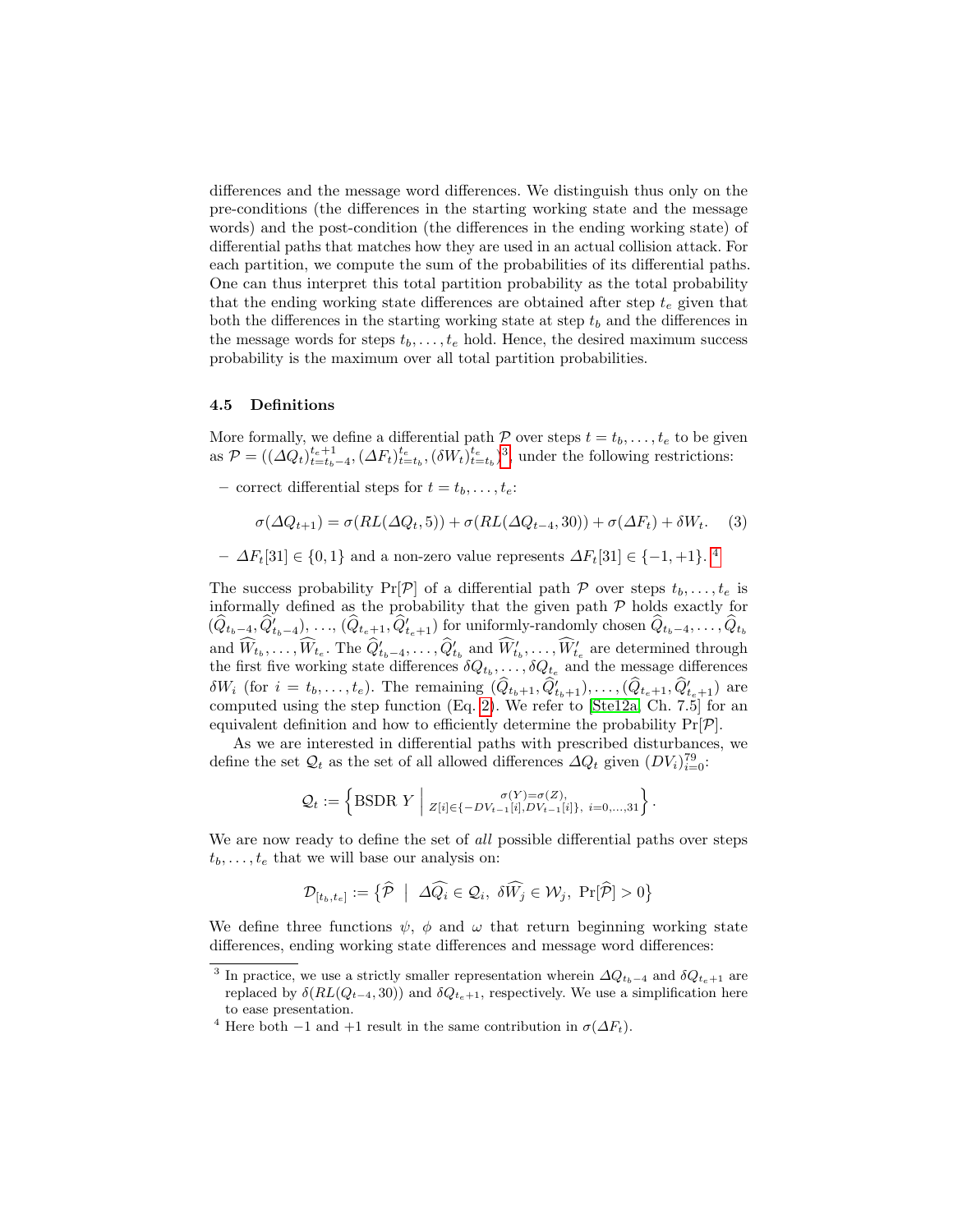$$
\psi(\mathcal{P}) = (\Delta Q_i)_{i=t_b-4}^{t_b}, \quad \omega(\mathcal{P}) = (\delta W_i)_{i=t_b}^{t_e},
$$
  

$$
\phi(\mathcal{P}) = (d_i)_{i=t_e-3}^{t_e+1}, \text{ where } d_i = \begin{cases} \sigma(RL(\Delta Q_i, 30)), & i = t_e - 3, t_e - 2, t_e - 1; \\ \delta Q_i, & i = t_e, t_e + 1. \end{cases}
$$

We have chosen this particular definition for the ending working state differences  $\phi(\mathcal{P})$  as this matches  $\delta IHV_{\text{out}}$  exactly. We denote by  $\psi(\mathcal{D}), \phi(\mathcal{D})$  and  $\omega(\mathcal{D})$  the sets found by applying  $\psi$ ,  $\phi$  or  $\omega$  to all differential paths in the set  $\mathcal{D}$ .

For a given disturbance vector  $(DV_t)_{t=0}^{79}$ , the desired maximum success probability over steps  $t_b, \ldots, t_e$  denoted by  $\text{FDC}_{[t_b, t_e]}((DV_t)_{t=0}^{79})$  is:

$$
\text{FDC}_{[t_b, t_e]} \left( \left( DV_t \right)_{t=0}^{79} \right) = \max_{b, e, w} \sum_{\substack{\widehat{\mathcal{P}} \in \mathcal{D}_{[t_b, t_e]}}{\widehat{\mathcal{P}} \in \mathcal{D}_{[t_b, t_e]}}} \Pr[\widehat{\mathcal{P}}] \cdot c(b),
$$
  

$$
\psi(\widehat{\mathcal{P}}) = b, \ \phi(\widehat{\mathcal{P}}) = e, \ \omega(\widehat{\mathcal{P}}) = w
$$

where  $c(b) = c((\Delta Q_i)_{i=t_b-4}^{t_e})$  is the correction factor  $c(b) = \prod_{i=t_b-4}^{t_b-2} 2^{w(\Delta \hat{Q}_i)}$ . This correction factor  $c(b)$  ensures that FDC is the maximum success probability assuming all working state bit conditions are fulfilled for  $Q_{t_b-4}$ ,  $Q_{t_b-3}$  and  $Q_{t_b-2}$ .<sup>[5](#page-6-0)</sup> This is due to the fact that a collision attack fulfills working state bit conditions step by step, using message freedoms to speed up the attack, until these freedoms cannot be exploited anymore. At that point, it is more beneficial to compute all remaining steps and verify whether the desired  $\delta H V_{\text{out}}$  is obtained. FDC returns the maximum success probability obtainable for these remaining steps.

#### 4.6 Differential path reduction

Unfortunately, analyzing a single local collision in the above manner is very feasible, whereas analyzing multiple local collisions quickly results in a prohibitively large set of possible differential paths. We exploit the large amount of redundancy among the possible differential paths to be able to efficiently compute the desired maximum success probability even when there are many local collisions.

Note that we are only interested in the total success probability for given pre- and post-conditions and not in the differential paths themselves per se. We therefore propose to break up a differential path  $P$  into two valid differential paths  $P$  and  $P$  with the following properties:

- $\hat{\mathcal{P}}$  and  $\tilde{\mathcal{P}}$  are 'disjoint' and 'add' to  $\mathcal{P}$ . More specifically, we want that either  $\Delta Q_i[b]$  or  $\Delta Q_i[b]$  to be equal to  $\Delta Q_i[b]$  and the other to be zero (or all three to be zero). The same holds for  $\Delta F_i[b]$ . Furthermore,  $\delta W_i = \delta W_i + \delta W_i$ ;
- the success probabilities of  $\hat{\mathcal{P}}$  and  $\tilde{\mathcal{P}}$  are independent:  $Pr[\mathcal{P}] = Pr[\hat{\mathcal{P}}] \cdot Pr[\hat{\mathcal{P}}]$ ;  $-\psi(\mathcal{P}) = \psi(\widehat{\mathcal{P}})$  and  $\phi(\mathcal{P}) = \phi(\widehat{\mathcal{P}});$
- the success probability  $Pr[\hat{\mathcal{P}}]$  is maximal under the above restraints.

<span id="page-6-0"></span><sup>&</sup>lt;sup>5</sup> Note that if bit conditions up to  $Q_{t_b-2}$  are fulfilled then  $\Delta F_{t_b-1}$  has been ensured, but not  $\Delta F_{t_b}$ .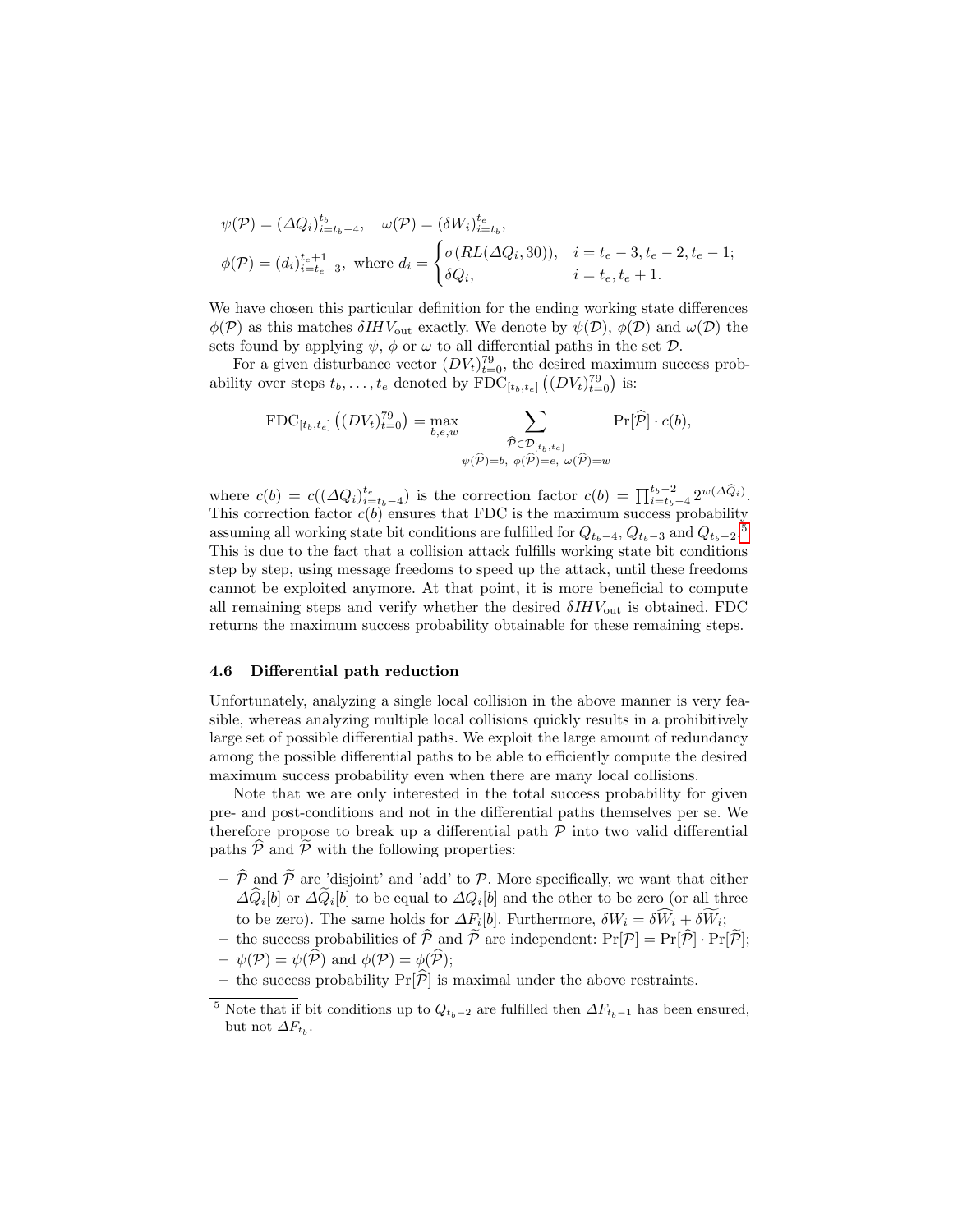<span id="page-7-0"></span>Algorithm 4-1 Iterative construction of reduced differential path sets

- 1. Let  $\hat{t}$  be some step in the range  $[t_b, t_e]$ .
- 2. Construct the entire set  $\mathcal{D}_{\widehat{t},\widehat{t}}$  of all possible differential paths over step  $\widehat{t}$ .
- 3. Compute  $\mathcal{R}_{[\hat{t},\hat{t}]} = {\text{Reduce}(\mathcal{P}) \mid \mathcal{P} \in \mathcal{D}_{[\hat{t},\hat{t}]}}.$
- 4. For  $i = \hat{t}, \hat{t} + 1, \ldots, t_e 1$ , using the set  $\mathcal{R}_{[\hat{t},i]}$  we compute:  $\mathcal{R}_{[\hat{t},i+1]}$ :
	- (a) Let  $A := \emptyset$ .
	- (b) For all  $\mathcal{P} \in \mathcal{R}_{[\hat{t},i]}$  and for all choices  $\Delta Q_{i+2} \in \mathcal{Q}_{i+2}, \delta W_{i+1} \in \mathcal{W}_{i+1}, \Delta F_{i+1} \in$  $\{-1, 0, 1\}^{31} \times \{0, 1\}$  let  $\widehat{\mathcal{P}}$  be the differential path over steps  $\widehat{t}, \ldots, i + 1$  given as P appended with  $\Delta Q_{i+2}$ ,  $\Delta F_{i+1}$  and  $\delta W_{i+1}$ . If  $Pr[\hat{\mathcal{P}}] > 0$  then let  $A := A \cup \{Reduce(\hat{\mathcal{P}})\}.$
	- (c)  $\mathcal{R}_{\widehat{t},i+1} := A$ .
- 5. For  $i = \hat{t}, \hat{t} 1, \ldots, t_b + 1$ , using the set  $\mathcal{R}_{[i,t_e]}$  we compute  $\mathcal{R}_{[i-1,t_e]}$ :
	- (a) Let  $A := \emptyset$ .
	- (b) For all  $\mathcal{P} \in \mathcal{R}_{[i,t_e]}$  and for all choices  $\Delta Q_{i-5} \in \mathcal{Q}_{i-5}$ ,  $\delta W_{i-1} \in \mathcal{W}_{i-1}$ ,  $\Delta F_{i-1} \in$  ${-1, 0, 1}^{31} \times {0, 1}$  let  $\widehat{\mathcal{P}}$  be the differential path over steps  $i - 1, \ldots, t_e$  given as P prepended with  $\Delta Q_{i-5}$ ,  $\Delta F_{i-1}$  and  $\delta W_{i-1}$ . If  $Pr[\hat{\mathcal{P}}] > 0$  then let  $A := A \cup \{Reduce(\hat{\mathcal{P}})\}.$
	- (c)  $\mathcal{R}_{[i-1,t_e]} := A.$
- 6. Output  $\mathcal{R}_{[t_b,t_e]}.$

One can interpret  $\hat{\mathcal{P}}$  as the differential path  $\mathcal P$  with all differences removed that do not interact with the differences that constitute the starting and ending working state differences  $\psi(\mathcal{P})$  and  $\phi(\mathcal{P})$ . We denote  $\hat{\mathcal{P}}$  as Reduce( $\mathcal{P}$ ) and  $\hat{\mathcal{P}}$  as  $\mathcal{P} - \hat{\mathcal{P}}$ . In our proposed methodology, instead of directly computing the differential paths in  $\mathcal{D}_{[t_b,t_e]}$  and their probabilities, we propose to work with the set of reduced differential paths  $\mathcal{R}_{[t_b,t_e]} := \{ \text{Reduce}(\mathcal{P}) \mid \mathcal{P} \in \mathcal{D}_{[t_b,t_e]} \}$  and cumulative probabilities  $p_{(\mathcal{P},w)}$  for each reduced differential path  $\mathcal P$  and w defined as:

$$
p(\mathcal{P}, w) = \sum_{\substack{\mathcal{P}' \in \mathcal{D}_{[t_b, t_e]}}} \Pr[\mathcal{P}' - \mathcal{P}].
$$

$$
P = \text{Reduce}(\mathcal{P}'), w = \omega(\mathcal{P}')
$$

These cumulative probabilities have an easy interpretation using the equation:

$$
\Pr[\mathcal{P}] \cdot p_{(\mathcal{P},w)} = \sum_{\substack{\mathcal{P}' \in \mathcal{D}_{[t_b,t_e]}}} \Pr[\mathcal{P}] \cdot \Pr[\mathcal{P}' - \mathcal{P}] = \sum_{\substack{\mathcal{P}' \in \mathcal{D}_{[t_b,t_e]}}} \Pr[\mathcal{P}']}{\sum_{\substack{\mathcal{P}' \in \mathcal{D}_{[t_b,t_e]}}} \Pr[\mathcal{P}']}
$$
\n
$$
P = \text{Reduce}(\mathcal{P}'), w = \omega(\mathcal{P}')
$$

As the working state differences  $\phi(\mathcal{P})$  and  $\psi(\mathcal{P})$  are unaffected by Reduce( $\mathcal{P}$ ), the set of reduced differential paths and the cumulative probabilities are sufficient to determine the total success probability of any partition  $(b, e, w)$  of  $\mathcal{D}_{[20,79]}$ .

Moreover, the set  $\mathcal{R}_{[t_b,t_e]}$  of reduced differential paths can be computed efficiently in an iterative manner as shown in [Alg. 4-1.](#page-7-0) The cumulative probabilities can also be computed iteratively, but unfortunately the number of possible message difference vectors  $w \in (\mathcal{W}_i)_{i=t_b}^{t_e}$  still grows exponentially in the number of local collisions over these steps.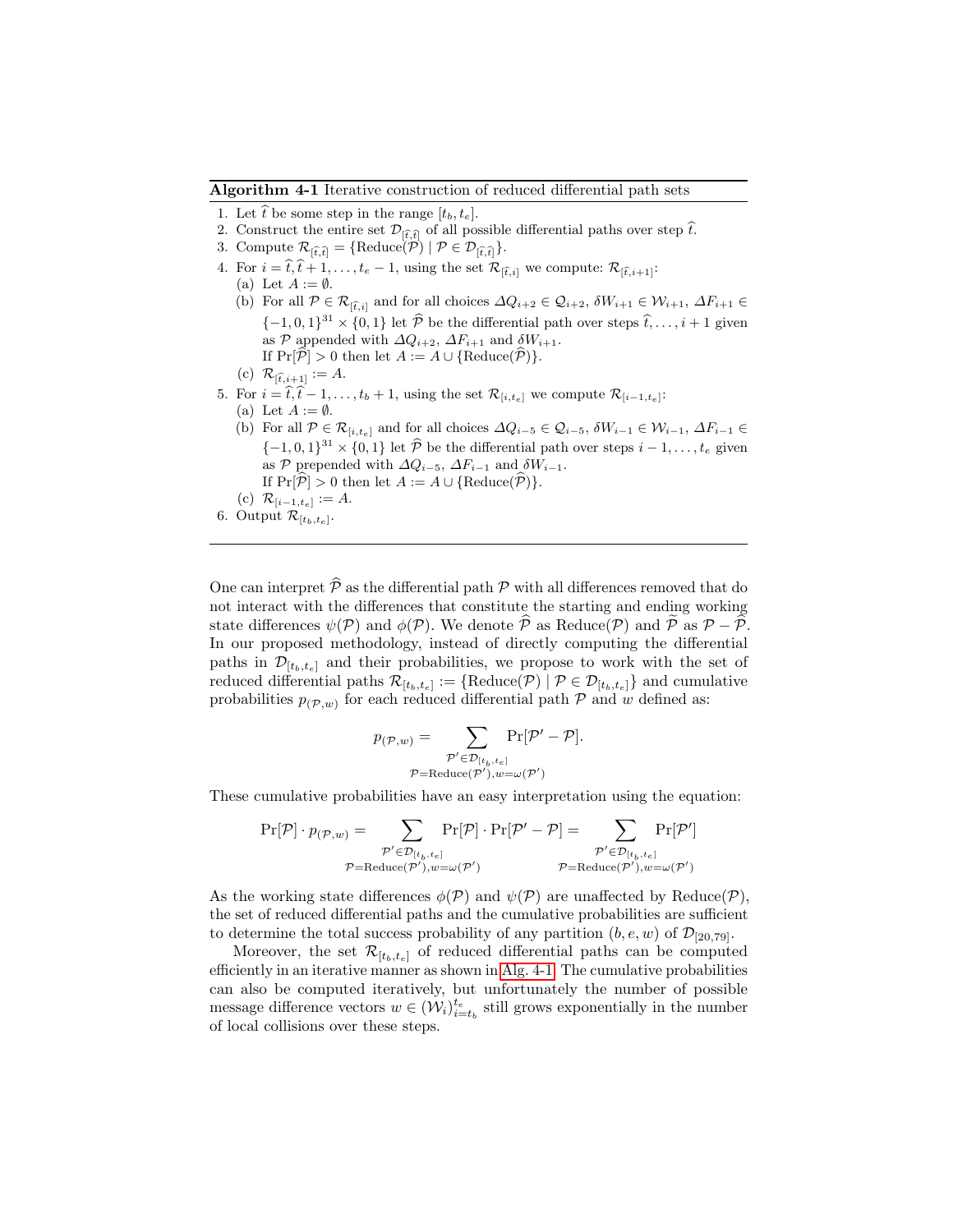Message difference vector classes To solve the problem of the exponential growth of possible message difference vectors, we consider classes  $\overline{w}$  of message difference vectors w over steps  $i, \ldots, j$ , where any two  $w \neq w'$  are in the same class  $\overline{w}$  if and only if  $p_{(\mathcal{P},w)} = p_{(\mathcal{P},w')}$  for all  $\mathcal{P} \in \mathcal{R}_{[i,j]}$ . It then suffices to compute the cumulative probabilities for only one representative  $w \in \overline{w}$  for each class  $\overline{w}$ over steps  $t_b, \ldots, t_e$ .

Let  $\overline{W}_{[i,j]}$  be the set of all message difference vector classes  $\overline{w}$  over steps  $i, \ldots, j$ . An important insight is that for any class  $\overline{w}_{[i,j]} \in \overline{W}_{[i,j]}$  and any two  $w, w' \in \overline{w}_{[i,j]}$  it holds that the extensions  $w||\delta W_{j+1}$  and  $w'||\delta W_{j+1}$  of w and w' with a difference  $\delta W_{j+1}$  are both in the same class  $\overline{w}_{[i,j+1]} \in \overline{W}_{[i,j+1]}$ . An analogous statement holds for prepending a  $\delta W_{i-1}$  to w and w'. These insights imply that it is sufficient to consider only one representative of each class in  $\overline{W}_{[i,j]}$  to determine the sets  $\overline{W}_{[i-1,j]}$  and  $\overline{W}_{[i,j+1]}$ .

In conclusion, with our two key techniques of differential path reduction and message difference vector classes, we are able to efficiently compute  $\text{FDC}_{[t_b, t_e]}$ .

#### 4.7 Results

We have computed  $FDC_{[20,79]}$  for several interesting disturbance vectors. These results are shown in [Sect. B](#page-15-0) and show the maximum success probability of these disturbance vectors over the last 60 steps. Although the total complexity of a collision attack also depends on the complexity over the non-linear part, these results provide important insights which of these disturbance vectors may possibly lead to the fastest collision attack.

#### <span id="page-8-1"></span>4.8 Improvements for the last few steps of SHA-1

A common approach in constructing SHA-1 collision attacks is to remove the conditions for the last few steps as this will decrease the attack's overall complexity. The heuristic behind this effect is that for the last few steps some other differential paths that do not follow the disturbance vector actually have a higher success probability. Our approach can be adjusted by extending the sets  $Q_{76}, \ldots, Q_{80}$ with differences  $\Delta Q_i$  from these more likely alternative differential paths. We denote by  $\text{FDC}'_{[t_b,t_e]}$ ,  $\mathcal{D}'_{[t_b,t_e]}$  and  $\mathcal{R}'_{[t_b,t_e]}$  the respective function and sets wherein the extended sets  $\mathcal{Q}'_{76}, \ldots, \mathcal{Q}'_{80}$  are used instead of  $\mathcal{Q}_{76}, \ldots, \mathcal{Q}_{80}$ . Algorithms that efficiently determine such extended sets  $\mathcal{Q}'_{76}, \ldots, \mathcal{Q}'_{80}$  using ideas similar to the analysis in [Sect. 4](#page-3-0) are omitted here, but can be found in [\[Ste12a,](#page-14-11) Ch. 7.5].

### 5 New collision attacks on SHA-1

#### <span id="page-8-0"></span>5.1 Open-source near-collision attack

In this section we present our near-collision attack on SHA-1 with an average complexity of 2<sup>57</sup>.<sup>5</sup> compressions. Our near-collision attack is based on disturbance vector  $II(52,0)$ . Below we describe how we used our new approach from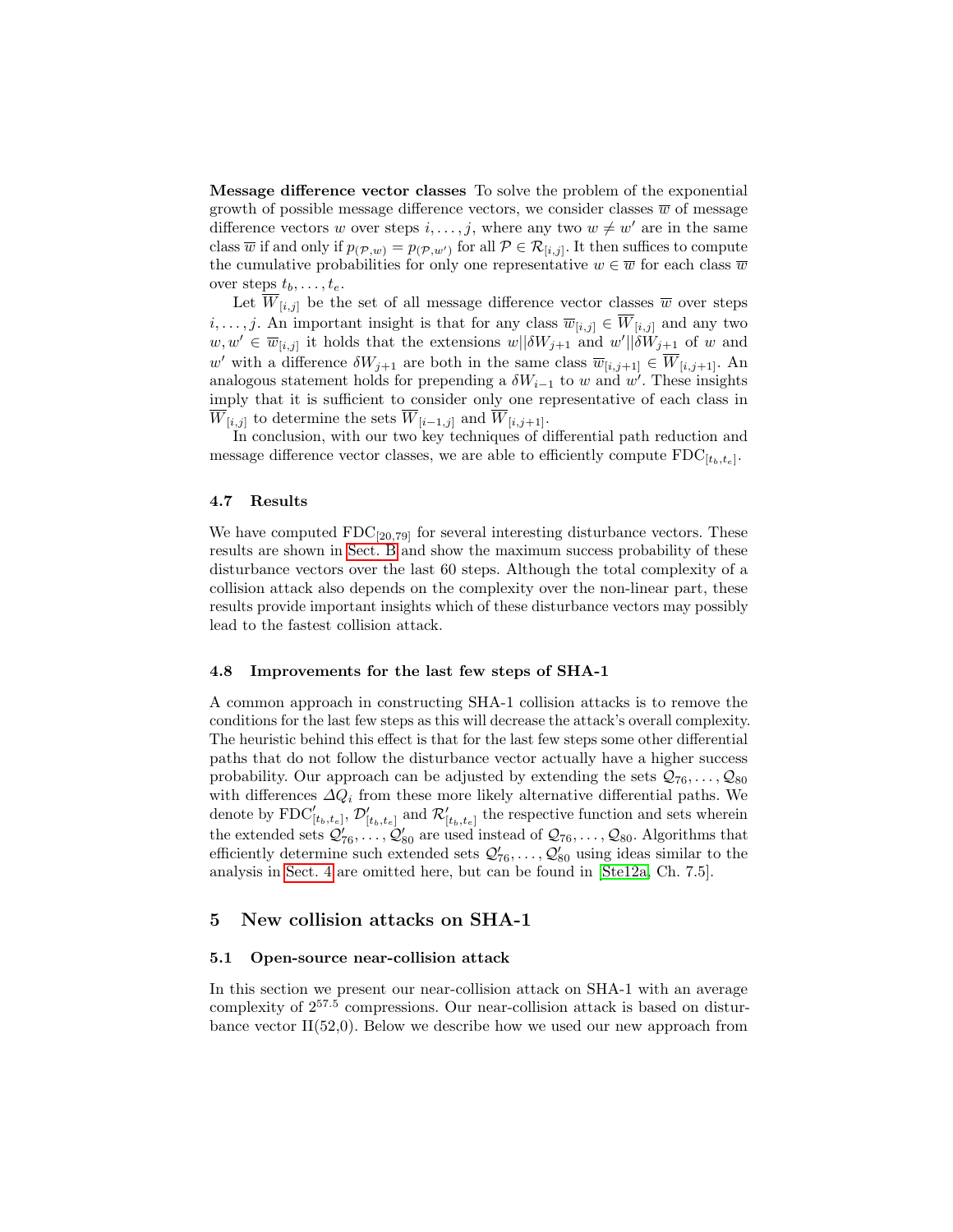| t              | Bitconditions: $\mathfrak{q}_t[31] \ldots \mathfrak{q}_t[0]$                                                                                                                                                                                                                                                                                                                            | $\Delta W_t$                                                               |
|----------------|-----------------------------------------------------------------------------------------------------------------------------------------------------------------------------------------------------------------------------------------------------------------------------------------------------------------------------------------------------------------------------------------|----------------------------------------------------------------------------|
| $-4, -3, -2$   | .                                                                                                                                                                                                                                                                                                                                                                                       |                                                                            |
| $-1$           | 1   0                                                                                                                                                                                                                                                                                                                                                                                   |                                                                            |
| $\theta$       | $\therefore$ 0.1 0.1 00.10 .111                                                                                                                                                                                                                                                                                                                                                         | $\{1, 26, 27\}$                                                            |
| $\mathbf{1}$   | $\overline{.0. +}$ $\overline{. +}$ $\overline{. +}$ $\overline{. +}$ $\overline{. +}$ $\overline{. +}$ $\overline{. +}$ $\overline{. +}$ $\overline{. +}$ $\overline{. +}$ $\overline{. +}$ $\overline{. +}$ $\overline{. +}$ $\overline{. +}$ $\overline{. +}$ $\overline{. +}$ $\overline{. +}$ $\overline{. +}$ $\overline{. +}$ $\overline{. +}$ $\overline{. +}$ $\overline{. +}$ |                                                                            |
| $\overline{2}$ | $1-$ +-- -------- -------- --.-1.+0                                                                                                                                                                                                                                                                                                                                                     | $\{\overline{2},3,\overline{4},\overline{26},28,29,31\}$                   |
| 3              | $- - - 0.1$ 11111111 11110++1 +-1-00-0                                                                                                                                                                                                                                                                                                                                                  | $\{2, 26, 27, 28, \overline{29}\}$                                         |
| $\overline{4}$ | $\ldots$ 1.0 11111111 1111-+++ ++0.1.+1 $\{1, \overline{3}, 4, 26, \overline{27}, \overline{28}, \overline{29}, 31\}$                                                                                                                                                                                                                                                                   |                                                                            |
| 5              | $. - 0. 0. + . + 10 + 0$                                                                                                                                                                                                                                                                                                                                                                | $\{\overline{4},\overline{29}\}$                                           |
| 6              | $-+$ 01 100-.0+.                                                                                                                                                                                                                                                                                                                                                                        | $\{2,3,4,26,\overline{29}\}$                                               |
| $\overline{7}$ | $-11$ 0.0                                                                                                                                                                                                                                                                                                                                                                               | $\{2, 4, \overline{26}, \overline{27}, 29, 30, 31\}$                       |
| 8              |                                                                                                                                                                                                                                                                                                                                                                                         | $\{\overline{1}, 26, \overline{27}\}\$                                     |
| 9              | -0                                                                                                                                                                                                                                                                                                                                                                                      | $\{\overline{4}, 30, 31\}$                                                 |
| 10             |                                                                                                                                                                                                                                                                                                                                                                                         | $\{\overline{2}, \overline{3}, 4, \overline{26}, \overline{28}, 29, 31\}$  |
| 11             |                                                                                                                                                                                                                                                                                                                                                                                         | $\{2,\overline{26},27,\overline{29}\}$                                     |
| 12             | 0-1   !.                                                                                                                                                                                                                                                                                                                                                                                | $\{\overline{3}, 4, \overline{26}, \overline{27}, \overline{28}, 29, 31\}$ |
| 13             | +01                                                                                                                                                                                                                                                                                                                                                                                     | $\{\overline{4}, 28, 29, 31\}$                                             |
| 14             | -1   !.                                                                                                                                                                                                                                                                                                                                                                                 | $\{\overline{2},3\}$                                                       |
| 15             | $+.0.1$ !^                                                                                                                                                                                                                                                                                                                                                                              | $\{\overline{4},\overline{27},\overline{28},\overline{29},31\}$            |
| 16             | $+-0.0$ !.                                                                                                                                                                                                                                                                                                                                                                              | $\{3,\overline{4},\overline{27}\}$                                         |
| 17             | $+ \ldots 1 \ldots \ldots \ldots \ldots \ldots \ldots \ldots \ldots$                                                                                                                                                                                                                                                                                                                    | $\{\overline{4},\overline{27},\overline{28},\overline{29},30\}$            |
| 18             |                                                                                                                                                                                                                                                                                                                                                                                         | $\{\overline{2},4,\overline{27}\}$                                         |
| 19             |                                                                                                                                                                                                                                                                                                                                                                                         | $\{4, 28, 29, 30\}$                                                        |
| 20             |                                                                                                                                                                                                                                                                                                                                                                                         |                                                                            |

<span id="page-9-0"></span>Table 5-1. SHA-1 near-collision differential path - round 1

Note:  $\Delta W_t$  uses a compact notation, e.g.,  $\Delta W_t = +2^5 - 2^{10}$  is notated as  $\{5,\overline{10}\}.$ 

[Sect. 4](#page-3-0) to determine which message bitrelations and  $\delta H W_{\text{out}}$  to use and how we constructed the first round differential path. Collision search algorithms and various improvements using message modification techniques have already been covered extensively in the literature. We refer to our open-source implementation [\[Ste12b,](#page-14-10) [Ste12a\]](#page-14-11) for these details due to space considerations.

To apply our analysis of [Sect. 4,](#page-3-0) we have chosen to use  $t_b = 20$  (and  $t_e = 79$ ). We use the improvements mentioned in [Sect. 4.8](#page-8-1) as this leads to higher success probabilities by a factor 2<sup>1.2</sup>. Let  $\mathcal{D}' := \mathcal{D}'_{[20,79]}$ , for  $b \in \psi(\mathcal{D}')$ ,  $e \in \phi(\mathcal{D}')$  and  $w \in \omega(\mathcal{D}')$  we define  $p_{b,e,w}$  and  $p_{\max}$  as:

$$
p_{b,e,w} = \sum_{\substack{\widehat{\mathcal{P}} \in \mathcal{D}' \\ \psi(\widehat{\mathcal{P}})=b, \ \phi(\widehat{\mathcal{P}})=e, \ \omega(\widehat{\mathcal{P}})=w}} \Pr[\widehat{\mathcal{P}}] \cdot c(b), \quad p_{\max} = \max_{b,e,w} p_{b,e,w}.
$$

We algorithmically find a differential path over the first 20 steps that starts from  $\delta IHV_{\text{in}} = 0$  and ends with working state differences  $b \in \psi(\mathcal{D}')$  for which there are e and w such that  $p_{b,e,w} = p_{\text{max}} (= FDC'_{[20,79]}(II(52,0)))$ . The differential path over the first round that we selected for our near-collision attack is shown in [Tbl. 5-1](#page-9-0) and fixes a specific value  $\hat{b}$  and specific message differences  $\delta W_0, \ldots, \delta W_{19}$ .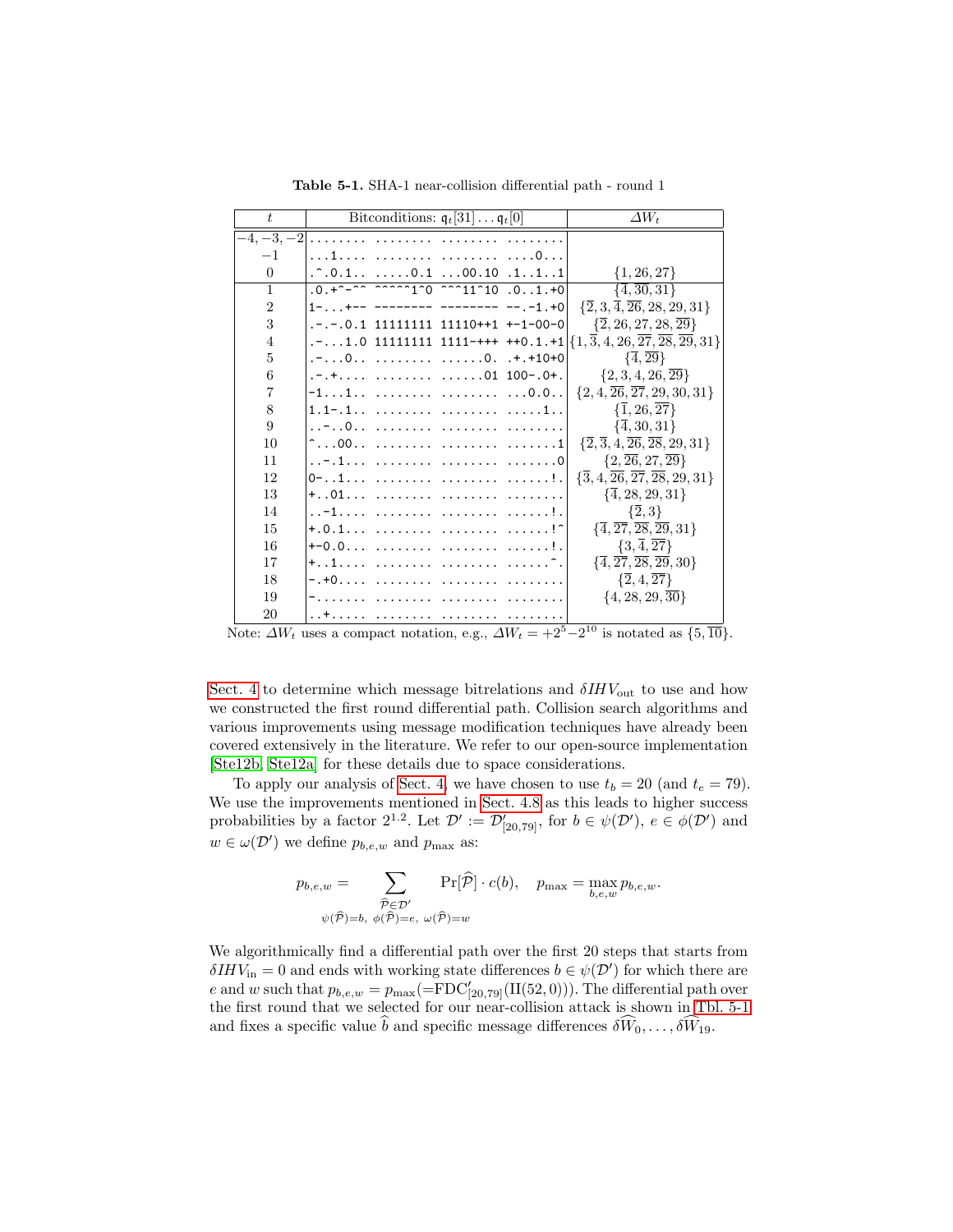<span id="page-10-0"></span>Table 5-2. SHA-1 near-collision attack target  $\delta IHV_{\rm diff}$  values

$$
\mathcal{I}_1 = \left\{ (2^{11} + 2^4 - 2^2, 2^6, 2^{31}, 2^1, 2^{31}), (2^{12} + 2^{11} + 2^9 + 2^4 - 2^2, 2^7 + 2^6 + 2^4, 2^{31}, 2^1, 2^{31}), (2^{12} + 2^{31} + 2^4 - 2^2, 2^7 + 2^6, 2^{31}, 2^1, 2^{31}), (2^{12} + 2^4 - 2^1, 2^7, 0, 2^1, 2^{31}), (2^{11} + 2^9 + 2^4 - 2^2, 2^6 + 2^4, 2^{31}, 2^1, 2^{31}), (2^{12} + 2^9 + 2^4 - 2^2, 2^6 + 2^4, 2^{31}, 2^1, 2^{31}), (2^{12} + 2^9 + 2^4 - 2^1, 2^7 + 2^4, 0, 2^1, 2^{31}) ;
$$
  
\n
$$
\mathcal{I}_2 = \left\{ (v_1 + c_1 \cdot 2^3 - c_2 \cdot 2^5, v_2, v_3, v_4 - c_3 \cdot 2^2, v_5) \middle| (v_i)_{i=1}^5 \in \mathcal{I}_1, c_1, c_2, c_3 \in \{0, 1\} \right\};
$$
  
\n
$$
\mathcal{I}_3 = \left\{ (v_1 - c \cdot 2^{13}, v_2 - c \cdot 2^8, v_3, v_4, v_5) \middle| (v_i)_{i=1}^5 \in \mathcal{I}_2, c \in \{0, 1\} \right\};
$$
  
\n
$$
\widetilde{\mathcal{I}} = \left\{ (v_1 - c \cdot 2^9, v_2 - c \cdot 2^4, v_3, v_4, v_5) \middle| (v_i)_{i=1}^5 \in \mathcal{I}_3, c \in \{0, 1\} \right\};
$$

Note: the resulting set  $\tilde{\mathcal{I}}$  has 192 unique target  $\delta IHV_{\text{diff}}$  values. Furthermore, for any  $\delta IHV_{\text{diff}} \in \tilde{\mathcal{I}}$  also  $-\delta IHV_{\text{diff}} \in \tilde{\mathcal{I}}$ .

To maximize the success probability, we only accept  $\delta H V_{\text{out}}$  in the set  ${e \in \phi(\mathcal{D}') \mid \exists w : p_{\hat{b},e,w} > 0.9p_{\max}}.$  We can further decrease overall complexity by only allowing w that maximize the number of  $e = \delta H V_{\text{out}}$  with  $p_{\hat{b},e,w} > 0.9p_{\text{max}}$ . The near-collision attack gains a speed up due to the fact that it always has several chances of finding a target  $\delta I H V_{\text{out}}$ . Note that a possible second nearcollision attack (for an identical-prefix collision attack) does not have the benefit of the speedup as it targets one specific  $\delta H V_{\text{out}} = 0$ . More formally, for each  $w \in \omega(\mathcal{D}')$ , we count the number  $N_w$  of values e for which  $p_{\widehat{b},e,w} > 0.9p_{\max}$ . Let  $N_{\text{max}} := \max_{w} N_w$  (which is 6 in our case) then we limit the allowed message difference vectors to the set  $\mathfrak{W}_{[20,79]} = \{w \mid N_w = N_{\text{max}}\}.$  Hence, we only accept values for  $\delta IHV_{\text{out}}$  in the set  $\{e \in \phi(\mathcal{D}') \mid \exists w \in \mathfrak{W}_{[20,79]} : p_{\widehat{b},e,w} > 0.9p_{\text{max}}\}$ . In this manner we have found 192 target  $\delta I H V_{\text{out}}$ -values (see [Tbl. 5-2\)](#page-10-0).

With the differential path and the set of allowed  $\delta H V_{\text{out}}$  known, we only need the message bit relations to construct a collision attack. We translate the set  $\mathfrak{W}_{[20,79]}$  and the vector  $(\delta \widetilde{W}_i)_{i=0}^{19}$  into a smallest sufficient set of linear bit relations on the message words bits using linear algebra (see [Sect. A\)](#page-14-12).

Using the differential path, the message bitrelations and the set of allowed  $\delta H V_{\text{out}}$ , we have implemented a near-collision attack. For more details, we refer to the source code which is available online at [\[Ste12b\]](#page-14-10). For more convenient analysis, the attack is split in four subsequent stages:

- 1. The first stage finds a message block pair satisfying the message bitrelations and which results in  $\delta Q_i = 0$  for  $i = 29, 30, 31, 32, 33$ . This stage is the most complex and contains all speed ups using message modification techniques.
- 2. The second stage is to find a message block pair that satisfies the message bitrelations and results in  $\delta Q_i = 0$  for  $i = 49, 50, 51, 52, 53$ .
- 3. The third stage is to find a message block pair that satisfies the message bitrelations and results in  $\delta Q_i = 0$  for  $i = 57, 58, 59, 60, 61$ .
- 4. The fourth and final stage is to find a message block pair that results in one of the 192 target  $\delta IHV_{\text{out}}$  in [Tbl. 5-2.](#page-10-0)

The last three stages cannot use any freedoms anymore and thereby either are or are not successful with some probability. The average total complexity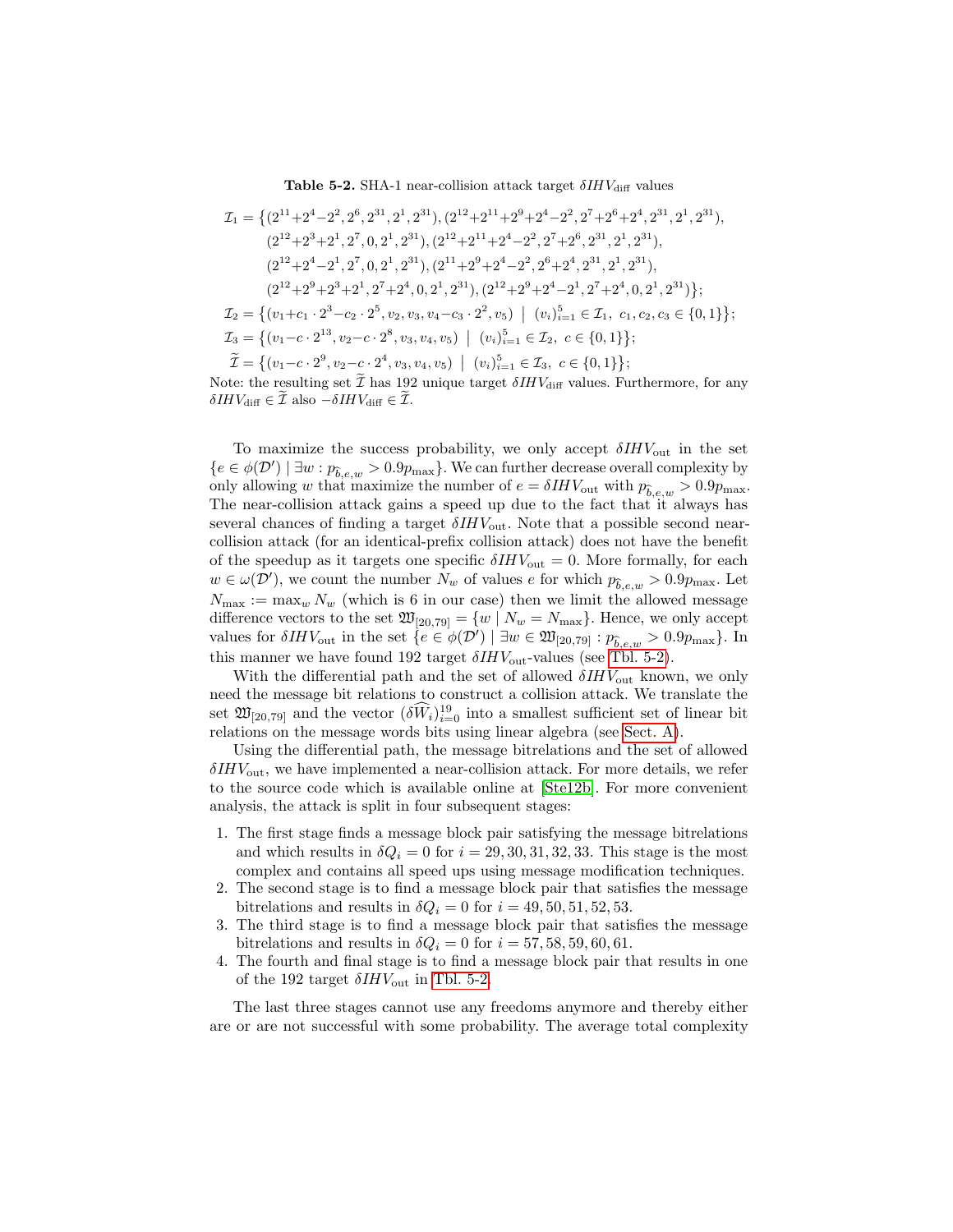Table 5-3. Example message pair each consisting of an identical-prefix block and a near-collision block satisfying our differential path up to step 66.

<span id="page-11-0"></span>

|                                                                     | First message | Second message |                                                                                               |  |  |
|---------------------------------------------------------------------|---------------|----------------|-----------------------------------------------------------------------------------------------|--|--|
|                                                                     |               |                | bc7e393a0470f684 e0a484dea556875abc7e393a0470f684 e0a484dea556875a                            |  |  |
|                                                                     |               |                | cddff9c82d02016b 860ee7f911e18418 cddff9c82d02016b 860ee7f911e18418                           |  |  |
|                                                                     |               |                | 71bfbff1067095c9_ed44afee78122409 71bfbff1067095c9_ed44afee78122409                           |  |  |
|                                                                     |               |                | a3b2eb2e16c0cfc2_06c5202810383c2b a3b2eb2e16c0cfc2_06c5202810383c2b                           |  |  |
|                                                                     |               |                | 73e6e2c8437fb13e                4e4d5db6e383e01d 7fe6e2ca837fb12e            fa4d5daadf83e019 |  |  |
|                                                                     |               |                | 7bea242c2bb63054    6845b1430c2194ab c7ea24360bb63044    4c45b15fe02194bf                     |  |  |
|                                                                     |               |                |                                                                                               |  |  |
| 9f8fe36a402cbf39 d77c1fb43cb00872 238fe372f02cbf29 d77c1fb884b00862 |               |                |                                                                                               |  |  |

of our near-collision attack is thus the average complexity of the first stage divided by the product of the success probabilities for the last three stages. Our implementation outputs the throughput of the first stage in  $\#/s$  as 'timeavg 40', and the success probabilities of the last three stages as 'avg 53 stats', 'avg 61 stats' and 'avg 80 stats', respectively. Using these numbers one can easily determine the average complexity in SHA-1 compressions to find a near-collision. With profiling and tuned optimization flags for the compiler and many hours-long runs, we determined an average complexity of the first stage to be  $2^{20.91}$  SHA-1 compressions per message block pair. Using our novel analysis for step ranges [33,52], [53,60] and [61,79] and  $N_{\text{max}} = 6$ , we determined the exact success probabilities for the last three stages, namely,  $2^{-20.91}$ ,  $2^8$  and  $2^{16.65}$ , respectively. These probabilities were verified by our implemented attack. Hence, the total complexity of our near-collision is  $2^{11.97} \cdot 2^{20.91} \cdot 2^{8.00} \cdot 2^{16.65} = 2^{57.53}$  SHA-1 compressions. Finally, we like to note that with more than 50 bits of the 512 message bits left as degrees of freedom, there is ample room to further optimize the first stage with message modification techniques.

We provide an example message pair in [Tbl. 5-3](#page-11-0) that successfully passed the first three stages of our near-collision attack (at a cost of about  $2^{40.9}$  compressions).

#### <span id="page-11-2"></span>5.2 Identical-prefix collision attack on SHA-1

The near-collision attack of [Sect. 5.1](#page-8-0) can directly be used in a two-block identicalprefix collision attack on SHA-1.[6](#page-11-1) The second near-collision block of the two blocks cancels the  $\delta IHV_{\rm out}$  resulting from the first near-collision block.

For the second near-collision block, we follow the steps as described in [Sect. 5.1](#page-8-0) with two modifications. Firstly, in [Sect. 5.1](#page-8-0) we allow only  $\delta H V_{\text{out}} = 0$  (thus  $\delta H V_{\text{in}}$  is canceled). This leads to  $N_{\text{max}} = 1$  and a different set of optimal message

<span id="page-11-1"></span> $6$  An additional identical-prefix block is used to satisfy a few bitconditions on the  $IHV$ (see [Tbl. 5-1\)](#page-9-0) and furthermore to simplify implementation and to allow very easy parallelization. It should be possible to remove this prefix block with only a negligible impact on the attack complexity.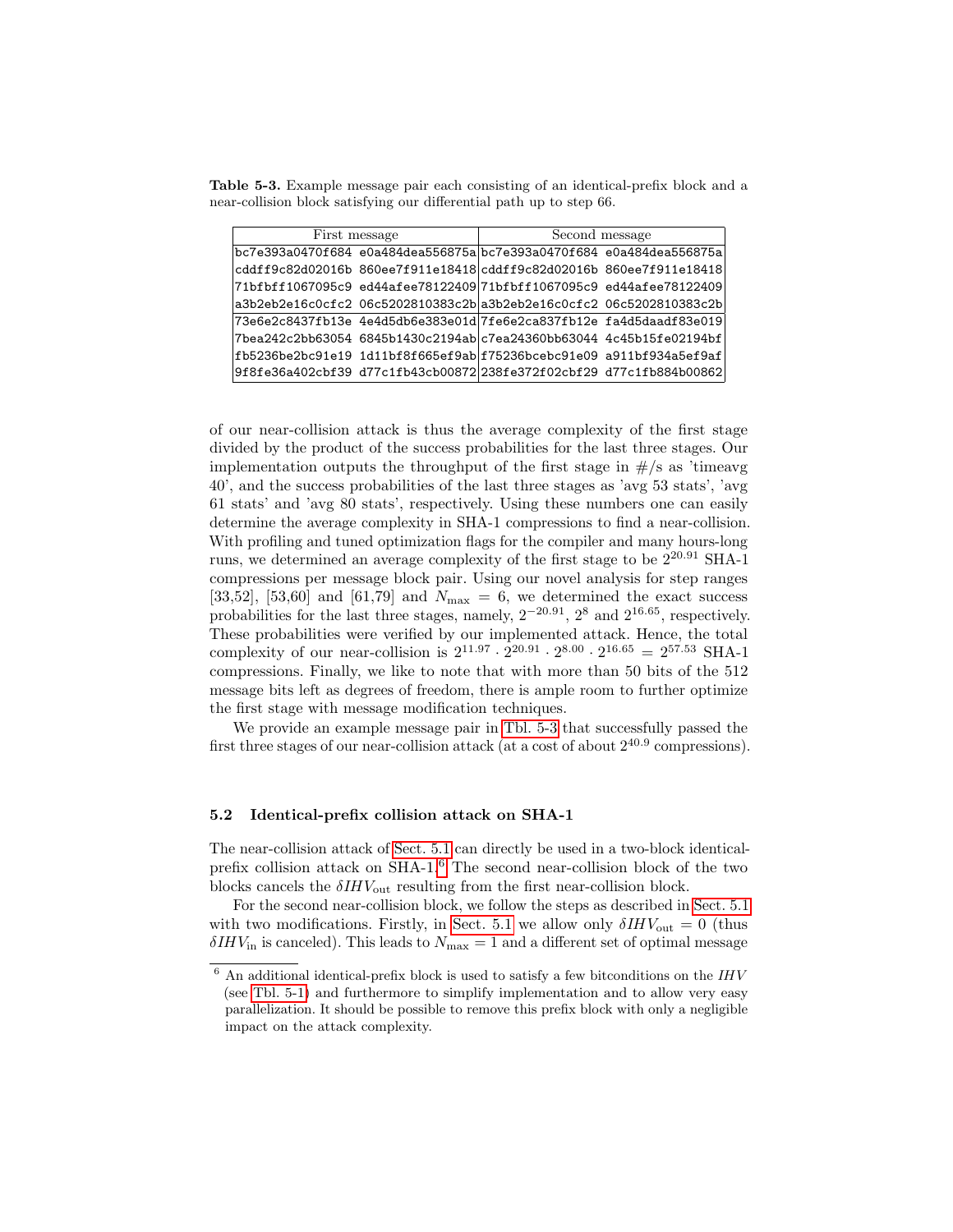difference vectors  $\mathfrak{W}_{[20,79]}$ . Hence, the total complexity over the last three stages increases by a factor 6. Secondly, instead of using a differential path starting with  $\delta H V_{\text{in}} = 0$  in [Sect. 5.1,](#page-8-0) we use a differential path that starts with the  $(HIV, IHV')$  resulting from the first near-collision block.

A lower-bound for the complexity of a complete two-block identical-prefix collision attack based on our current near-collision implementation is about  $(1+6) \cdot 2^{57.5} \approx 2^{60.3}$  compressions, as the first near-collision attack has the luxury of six allowed values for  $\delta IHV_{\text{out}}$  for each possible  $(\delta W_t)_{t=0}^{79}$ , whereas the second near-collision attack must target one specific  $\delta IHV_{\text{out}}$ . As the secondblock differential path will differ roughly only up to  $q_4$ , almost all used message modification techniques will be unaffected. Also, there will still be a relative large amount of freedoms left to further apply message modification techniques. Hence, it is reasonable to expect a similar complexity in the first stage (first 32 steps). Nevertheless, leaving room for a small set back, we estimate the average complexity of our identical-prefix collision attack for SHA-1 to be equivalent to 2 <sup>61</sup> SHA-1 compressions.

#### 5.3 Chosen-prefix collision attack

We present a chosen-prefix collision attack on SHA-1 using the second nearcollision attack of [Sect. 5.2](#page-11-2) that does the following. Given chosen prefixes P and  $P'$ , we first append bit strings  $S_{\rm r}$  and  $S'_{\rm r}$  such that the bit lengths of  $P||S_{\rm r}$  and  $P' || S'_{r}$  are both equal to  $N \cdot 512 - 119$ . By processing the first  $N - 1$  blocks of  $P||S_{\Gamma}$  and  $P'||S'_{\Gamma}$ , we obtain  $IHV_{N-1}$  and  $IHV'_{N-1}$ , resp. Furthermore, let B and B' be the last  $512 - 119$  bits of  $P||S_{\Gamma}$  and  $P'||S_{\Gamma}$ , resp. The next step is to perform a birthday search as explained in [\[vOW99\]](#page-14-13) using a search space V and a step function  $f: V \to V$ . We define  $V = \{0, 1\}^{119}$  and f (based on [Tbl. 5-2\)](#page-10-0) as:

$$
f(v) = \begin{cases} \phi(\text{Compress}(IHV_{N-1}, B||v)) & \text{if } w(v) = 0 \text{ mod } 2; \\ \phi(\text{Compress}(IHV'_{N-1}, B'||v) - (0, 0, 0, 0, 2^{31})) & \text{if } w(v) = 1 \text{ mod } 2, \\ \phi(a, b, c, d, e) = (a[i])_{i=19}^{31} ||(b[i])_{i=14}^{31} ||(c[i])_{i=0}^{30} ||(d[i])_{i=7}^{31} ||e \end{cases}
$$

The probability that a birthday collision results in one of the 192 target  $\delta I H V_{\text{out}}$ is found to be approximately 2<sup>−</sup>33.<sup>46</sup> using Monte Carlo simulations. Therefore, a birthday search collision pair v, w with  $f(v) = f(w)$  has a probability of  $q = 2^{-33.46-1}$  that  $\tau(v) \neq \tau(w)$  and  $\delta IHV_N$  is one of the 192 target  $\delta IHV_{\text{out}}$ values. Using the analysis from [\[vOW99\]](#page-14-13), this implies that the expected birthday search complexity in SHA-1 compressions is  $\sqrt{\pi \cdot |V|/(2 \cdot q)} \approx 2^{77.06}$ .

To complete the chosen-prefix collision attack it remains to find a near-collision block that cancels  $\delta I H V_N$ . But as  $\delta I H V_N$  is one of the 192 target  $\delta I H V_{\text{out}}$ , we can directly use the construction of the second near-collision block of [Sect. 5.2,](#page-11-2) whose complexity is significantly lower than  $2^{77.06}$ . Hence, the overall cost of a chosen-prefix collision attack on SHA-1 is dominated by the expected 2<sup>77</sup>.<sup>1</sup> SHA-1 compressions required for the birthday search.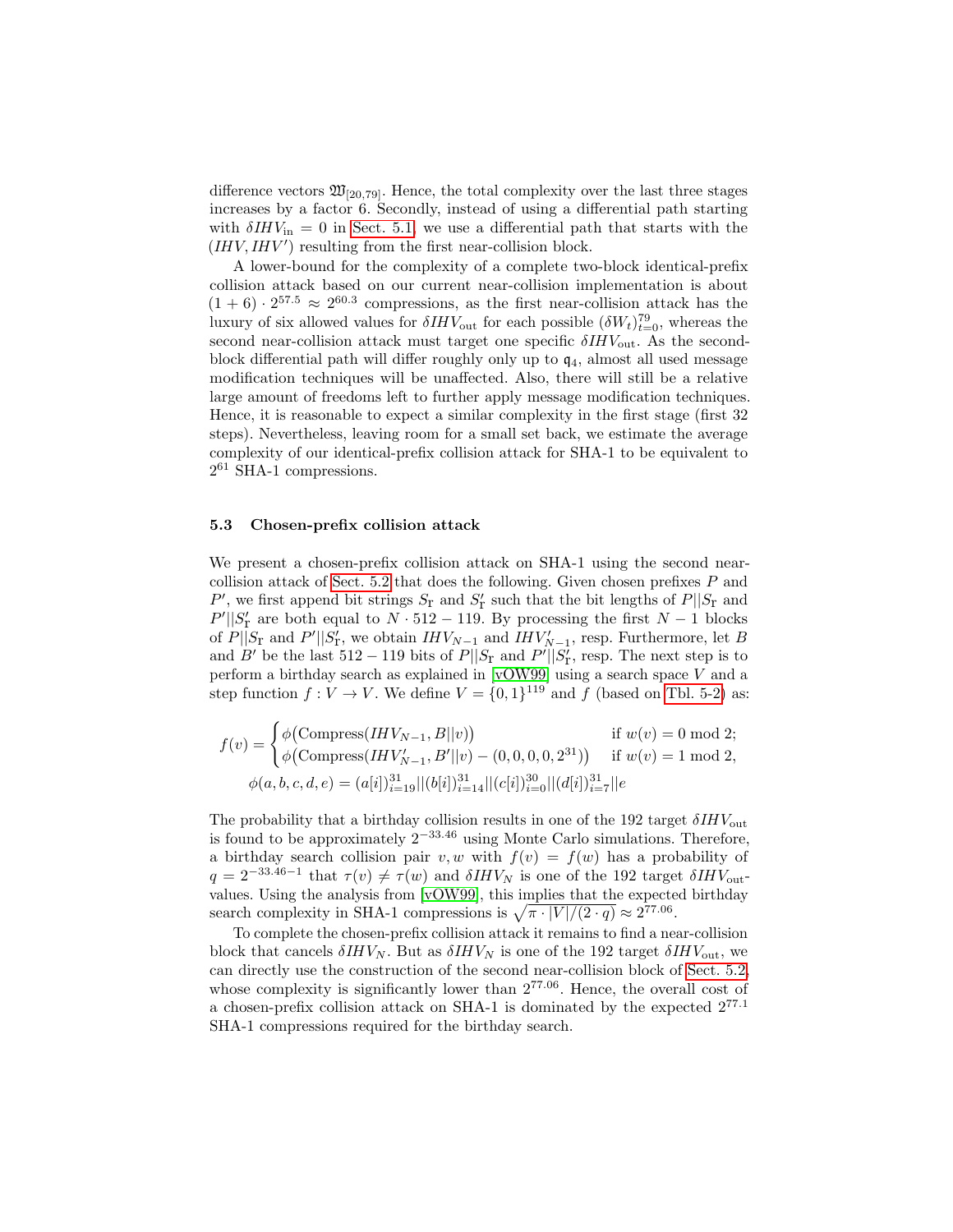# 6 Concluding remarks

We have presented new collision attacks on SHA-1, most importantly an identicalprefix collision attack with an average complexity of  $2^{61}$  compressions. With the construction of these attacks, we focused mostly on obtaining the highest success probability that is theoretically possible over the linear part. Our novel direction in the cryptanalysis of SHA-1 is essentially based on an exhaustive and exact analysis of all possible differential paths that follow the disturbance vector. This is in contrast to previous approaches that combine success probabilities and conditions of individual local collisions with heuristic corrections. In this paper we have introduced the foundations of our novel direction. For a complete and rigorous mathematical treatment we refer to the full version [\[Ste12a\]](#page-14-11).

As our attacks have still over 50 out of the 512 message bits left as degrees of freedom for further improvements using message modification techniques, we hope that our novel methods provide the necessary advantage to construct attacks with complexity well below  $2^{61}$  compressions and thereby contributes to the search for the long-anticipated first SHA-1 collision.

# References

<span id="page-13-7"></span><span id="page-13-6"></span><span id="page-13-5"></span><span id="page-13-4"></span><span id="page-13-3"></span><span id="page-13-2"></span><span id="page-13-1"></span><span id="page-13-0"></span>

| $[BCJ+05]$ | Eli Biham, Rafi Chen, Antoine Joux, Patrick Carribault, Christophe                                                                               |  |  |  |  |  |
|------------|--------------------------------------------------------------------------------------------------------------------------------------------------|--|--|--|--|--|
|            | Lemuet, and William Jalby, Collisions of SHA-0 and Reduced SHA-1,                                                                                |  |  |  |  |  |
|            | EUROCRYPT (Ronald Cramer, ed.), Lecture Notes in Computer Science,                                                                               |  |  |  |  |  |
|            | vol. 3494, Springer, 2005, pp. 36-57.                                                                                                            |  |  |  |  |  |
| [Chel1]    | Rafael Chen, New Techniques for Cryptanalysis of Cryptographic Hash<br>Functions, Ph.D. thesis, Technion, Aug 2011.                              |  |  |  |  |  |
| [CJ98]     | Florent Chabaud and Antoine Joux, Differential Collisions in SHA-0,                                                                              |  |  |  |  |  |
|            | CRYPTO (Hugo Krawczyk, ed.), Lecture Notes in Computer Science, vol.                                                                             |  |  |  |  |  |
|            | 1462, Springer, 1998, pp. 56-71.                                                                                                                 |  |  |  |  |  |
| [CMR07]    | Christophe De Cannière, Florian Mendel, and Christian Rechberger, Colli-                                                                         |  |  |  |  |  |
|            | sions for 70-Step SHA-1: On the Full Cost of Collision Search, Selected                                                                          |  |  |  |  |  |
|            | Areas in Cryptography (Carlisle M. Adams, Ali Miri, and Michael J.                                                                               |  |  |  |  |  |
|            | Wiener, eds.), Lecture Notes in Computer Science, vol. 4876, Springer,                                                                           |  |  |  |  |  |
|            | $2007$ , pp. $56-73$ .                                                                                                                           |  |  |  |  |  |
| [Coc07]    | Martin Cochran, Notes on the Wang et al. 2 <sup>63</sup> SHA-1 Differential Path,<br>Cryptology ePrint Archive, Report 2007/474, 2007.           |  |  |  |  |  |
| [CR06]     | Christophe De Cannière and Christian Rechberger, Finding SHA-1 Charac-                                                                           |  |  |  |  |  |
|            | <i>teristics: General Results and Applications, ASIACRYPT (Xuejia Lai and Leningsia)</i>                                                         |  |  |  |  |  |
|            | Kefei Chen, eds.), Lecture Notes in Computer Science, vol. 4284, Springer,                                                                       |  |  |  |  |  |
|            | 2006, pp. 1-20.                                                                                                                                  |  |  |  |  |  |
| [GA11]     | E.A. Grechnikov and A.V. Adinetz, Collision for 75-step SHA-1: Intensive                                                                         |  |  |  |  |  |
|            | Parallelization with GPU, Cryptology ePrint Archive, Report 2011/641,                                                                            |  |  |  |  |  |
|            | 2011.                                                                                                                                            |  |  |  |  |  |
| [Gre10]    | E.A. Grechnikov, Collisions for 72-step and 73-step SHA-1: Improve-<br>ments in the Method of Characteristics, Cryptology ePrint Archive, Report |  |  |  |  |  |
|            | 2010/413, 2010.                                                                                                                                  |  |  |  |  |  |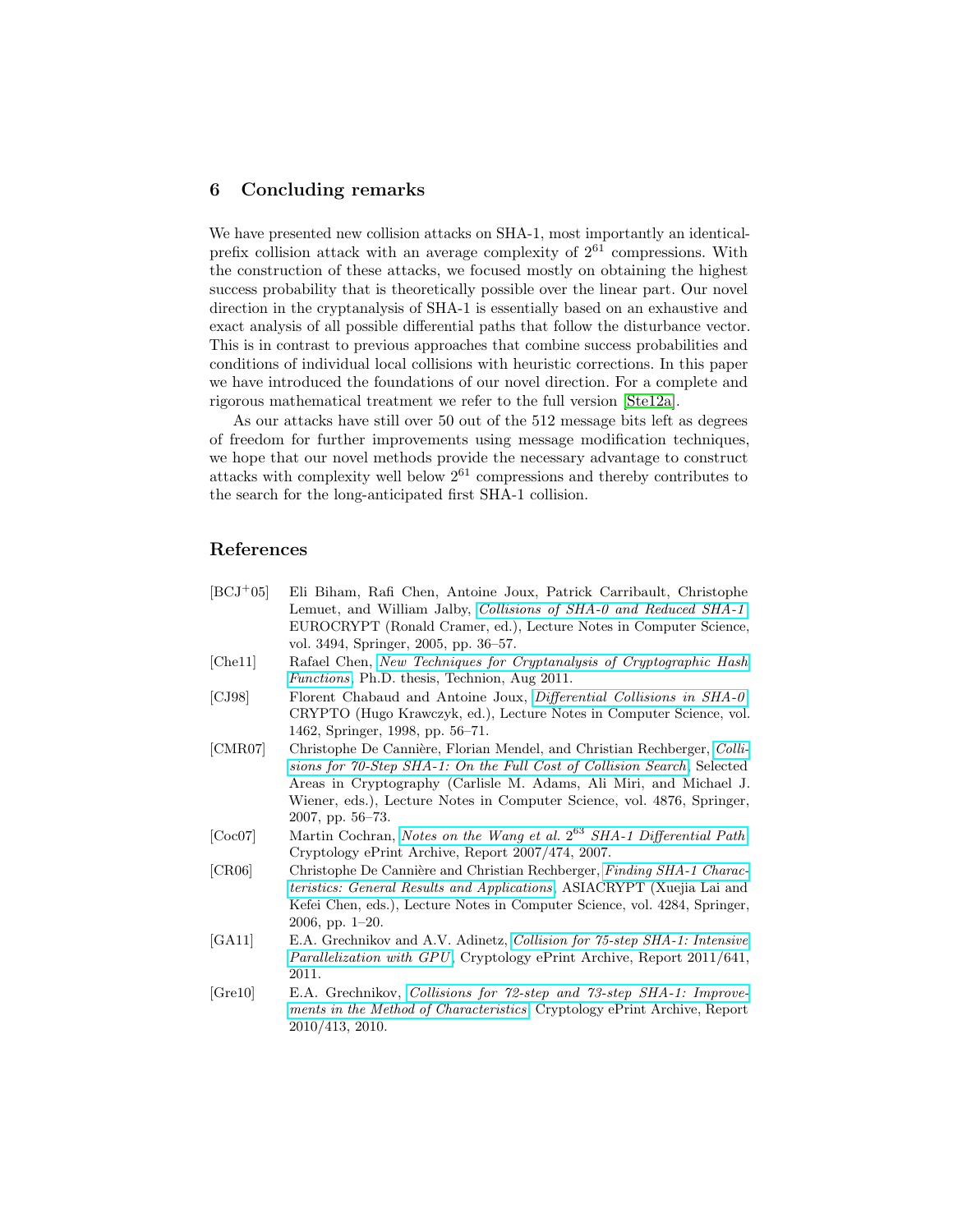- <span id="page-14-9"></span>[Man11] Stéphane Manuel, *[Classification and generation of disturbance vectors](http://dx.doi.org/10.1007/s10623-010-9458-9)* [for collision attacks against SHA-1](http://dx.doi.org/10.1007/s10623-010-9458-9) , Des. Codes Cryptography 59 (2011), no. 1-3, 247–263.
- <span id="page-14-6"></span>[MHP09] Cameron McDonald, Philip Hawkes, and Josef Pieprzyk, [Differential Path](http://eprint.iacr.org/2009/259) [for SHA-1 with complexity](http://eprint.iacr.org/2009/259)  $O(2^{52})$ , Cryptology ePrint Archive, Report 2009/259, 2009.
- <span id="page-14-8"></span>[MPRR06] Florian Mendel, Norbert Pramstaller, Christian Rechberger, and Vincent Rijmen, [The Impact of Carries on the Complexity of Collision Attacks on](http://dx.doi.org/10.1007/11799313_18) [SHA-1](http://dx.doi.org/10.1007/11799313_18) , FSE (Matthew J. B. Robshaw, ed.), Lecture Notes in Computer Science, vol. 4047, Springer, 2006, pp. 278–292.
- <span id="page-14-5"></span>[MRR07] Florian Mendel, Christian Rechberger, and Vincent Rijmen, [Update on](http://rump2007.cr.yp.to/09-rechberger.pdf) [SHA-1](http://rump2007.cr.yp.to/09-rechberger.pdf), Rump session of CRYPTO 2007, 2007.
- <span id="page-14-7"></span>[PCTH11] T. Polk, L. Chen, S. Turner, and P. Hoffman, [Security Considerations for](http://www.ietf.org/rfc/rfc6194.txt) [the SHA-0 and SHA-1 Message-Digest Algorithms](http://www.ietf.org/rfc/rfc6194.txt), Internet Request for Comments, March 2011, RFC 6194.
- <span id="page-14-11"></span>[Ste12a] Marc Stevens, [Attacks on Hash Functions and Applications](http://marc-stevens.nl/research/papers/PhD%20Thesis%20Marc%20Stevens%20-%20Attacks%20on%20Hash%20Functions%20and%20Applications.pdf), Ph.D. thesis, Leiden University, June 2012.
- <span id="page-14-10"></span>[Ste12b] Marc Stevens, SHA-1 near collision attack source code, 2012, [https://](https://hashclash.googlecode.com/files/sha1_nearcoll_attack.zip) [hashclash.googlecode.com/files/sha1\\_nearcoll\\_attack.zip](https://hashclash.googlecode.com/files/sha1_nearcoll_attack.zip).
- <span id="page-14-13"></span>[vOW99] Paul C. van Oorschot and Michael J. Wiener, [Parallel Collision Search](http://dx.doi.org/10.1007/PL00003816) [with Cryptanalytic Applications](http://dx.doi.org/10.1007/PL00003816), J. Cryptology  $12$  (1999), no. 1, 1–28.
- <span id="page-14-0"></span>[WFLY04] Xiaoyun Wang, Dengguo Feng, Xuejia Lai, and Hongbo Yu, [Collisions](http://eprint.iacr.org/2004/199) [for Hash Functions MD4, MD5, HAVAL-128 and RIPEMD](http://eprint.iacr.org/2004/199), Cryptology ePrint Archive, Report 2004/199, 2004.
- <span id="page-14-1"></span>[WY05] Xiaoyun Wang and Hongbo Yu, [How to Break MD5 and Other Hash Func](http://dx.doi.org/10.1007/11426639_2)[tions](http://dx.doi.org/10.1007/11426639_2), EUROCRYPT (Ronald Cramer, ed.), Lecture Notes in Computer Science, vol. 3494, Springer, 2005, pp. 19–35.
- <span id="page-14-4"></span>[WYY05a] Xiaoyun Wang, Andrew C. Yao, and Frances Yao, [Cryptanalysis on SHA-1](http://csrc.nist.gov/groups/ST/hash/documents/Wang_SHA1-New-Result.pdf), NIST Cryptographic Hash Workshop Presentation, 2005.
- <span id="page-14-3"></span>[WYY05b] Xiaoyun Wang, Yiqun Lisa Yin, and Hongbo Yu, [Finding Collisions in the](http://dx.doi.org/10.1007/11535218_2) [Full SHA-1](http://dx.doi.org/10.1007/11535218_2), CRYPTO (Victor Shoup, ed.), Lecture Notes in Computer Science, vol. 3621, Springer, 2005, pp. 17–36.
- <span id="page-14-2"></span>[WYY05c] Xiaoyun Wang, Hongbo Yu, and Yiqun Lisa Yin, [Efficient Collision Search](http://dx.doi.org/10.1007/11535218_1) [Attacks on SHA-0](http://dx.doi.org/10.1007/11535218_1), CRYPTO (Victor Shoup, ed.), Lecture Notes in Computer Science, vol. 3621, Springer, 2005, pp. 1–16.

# <span id="page-14-12"></span>A Deriving message bitrelations

For each  $\hat{w} = (\delta \hat{W}_i)_{i=20}^{79} \in \mathfrak{W}_{[20,79]}$  we define the set  $V_{\hat{w}}$  as the set of all  $(W_i)_{i=0}^{79}$ that 'result' in  $\hat{w}$ , i.e.,  $(W_i \oplus DW_i) - W_i = \delta W_i$  for all  $i \in \{20, ..., 79\}$ . Let the set  $\mathcal{V} = \bigcup_{w \in \mathfrak{W}_{[20,79]}} \mathcal{V}_w$  consist of all  $(W_t)_{t=0}^{79}$  that are compatible with some  $w \in \mathfrak{W}_{[20,79]}$ . Furthermore, let  $\mathcal{V}'$  be the set consisting of all elements of  $\mathcal{V}'$ mapped to  $\mathbb{F}_2^{32\cdot 80}$ . We search for an affine subspace  $y + U \subseteq V'$  which is as large as possible. Choose any basis of  $\mathcal{U}^{\perp}$  of size k and let the k rows of the matrix  $A_{[20,79]} \in \mathbb{F}_2^{k \times (32\cdot 80)}$  consist of the k basis vectors of  $\mathcal{U}^{\perp}$ . It follows that  $x \in \mathcal{U} \Leftrightarrow A_{[20,79]} \cdot x = 0$  and thus  $x \in y + \mathcal{U} \Leftrightarrow A_{[20,79]} \cdot x = A_{[20,79]} \cdot y$ . The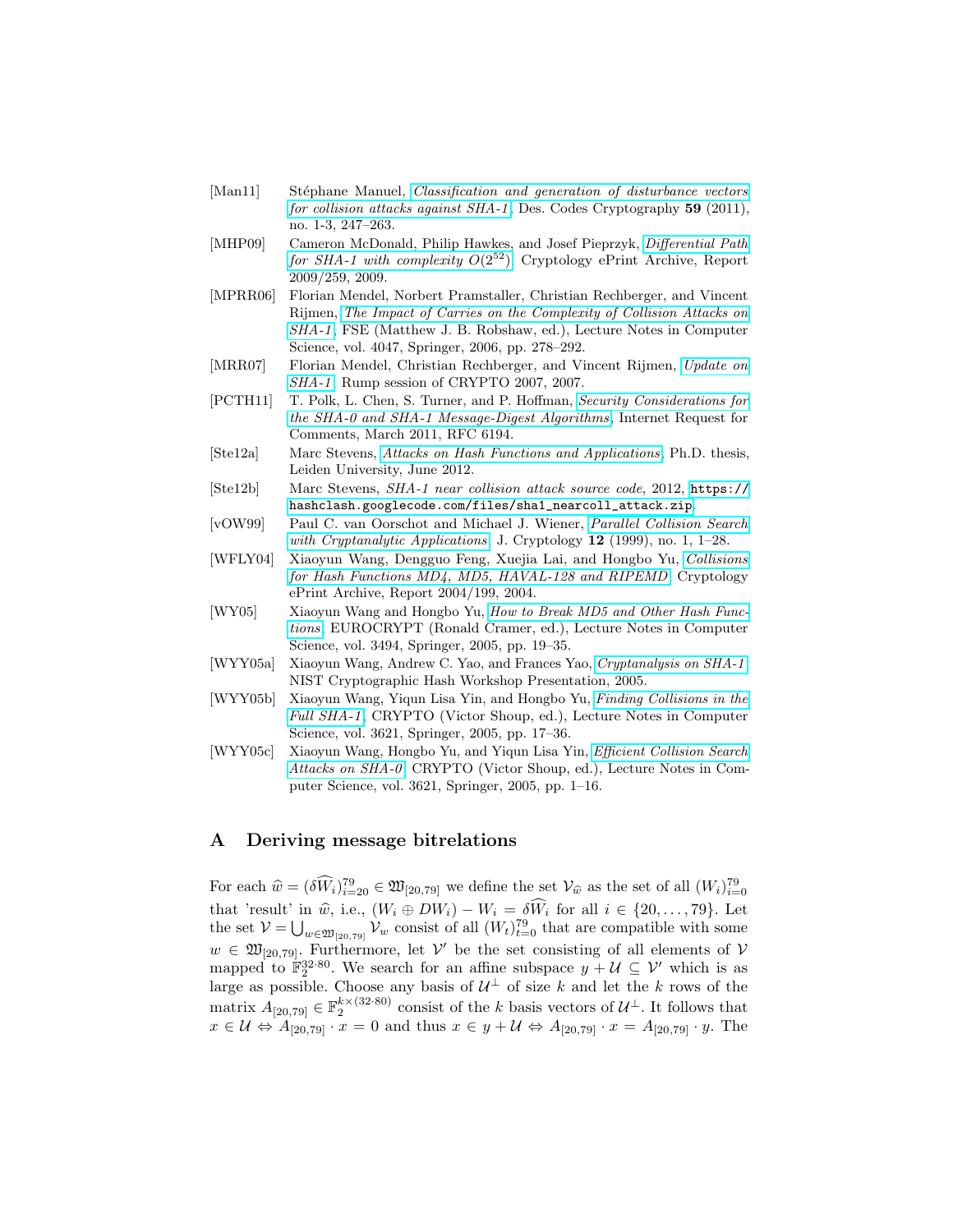matrix equation  $A_{[20,79]} \cdot x = c_{[20,79]}$  with  $c_{[20,79]} = A_{[20,79]} \cdot y$  describes sufficient linear bit relations for steps 20 up to  $79<sup>7</sup>$  $79<sup>7</sup>$ 

The set  $\mathfrak{W}_{[0,19]} = \{(\delta \widehat{W}_i)_{i=0}^{19} \}$  similarly leads to a matrix equation  $A_{[0,19]} \cdot x =$  $c_{[0,19]}$ . The two matrix equations can be combined into a single matrix equation  $A_{[0,79]} \cdot x = c_{[0,79]}$  that defines our message search space. Finally, this matrix equation over the 32·80 message words bits is reduced using the message expansion relation to a matrix equation over the 512 message block bits.

# <span id="page-15-0"></span>B SHA-1 disturbance vector analysis

[Tbl. B-1](#page-16-0) is based on the disturbance vector cost function  $FDC_{[t_b,t_e],u}$  that is defined as similar to  $FDC_{[t_b,t_e]}$ , but under the additional constraint that only up to u carries are allowed in the working state differences  $\Delta Q_i$ . More formally, we define:

$$
\mathcal{Q}_{t,u} := \left\{ \text{BSDR } Y \middle| Z[i] \in \{-DV_{t-1}[i], DV_{t-1}[i]\}, i=0,...,31, \right\};
$$
\n
$$
\mathcal{D}_{[t_b, t_c], u} := \left\{ \widehat{\mathcal{P}} \middle| \Delta \widehat{Q_i} \in \mathcal{Q}_{i,u}, \ \delta \widehat{W_j} \in \mathcal{W}_j, \ \Pr[\widehat{\mathcal{P}}] > 0 \right\};
$$
\n
$$
\text{FDC}_{[t_b, t_c], u} \left( (DV_t)_{t=0}^{\tau_9} \right) = \max_{b, e, w} \sum_{\widehat{\mathcal{P}} \in \mathcal{D}_{[t_b, t_c], u}} \Pr[\widehat{\mathcal{P}}] \cdot c(b),
$$
\n
$$
\widehat{\mathcal{P}} \in \mathcal{D}_{[t_b, t_c], u}
$$
\n
$$
\psi(\widehat{\mathcal{P}}) = b, \ \phi(\widehat{\mathcal{P}}) = e, \ \omega(\widehat{\mathcal{P}}) = w
$$

where  $c(b) = c((\Delta Q_i)_{i=t_b-4}^{t_e})$  is the correction factor  $c(b) = \prod_{i=t_b-4}^{t_b-2} 2^{w(\Delta \hat{Q}_i)}$ .

The tables below contain notes  $\epsilon = 0, 1/8, 1/4, 1/2$  for each entry. This note indicates whether in our algorithms to compute  $\text{FDC}_{[t_b,t_e],u}$  we removed certain message difference vectors  $w$  that had a 'total success probability of  $w$ ' less than  $\epsilon$  times the highest 'total success probability over all w'. Although, we won't go into the details of the notationally heavy definition of this 'total success probability', it is clear that choosing  $\epsilon = 0$  will cause no message difference vector to be removed. Choosing  $\epsilon > 0$  will result in that the maximum taken in  $FDC_{[t_b,t_e],u}$  will actually be taken over a subset of all values w. Hence, choosing  $\epsilon > 0$  can only affect the outcome in a negative way, i.e., a smaller maximum success probability. Although for  $\epsilon$  close to 1, this removal of message difference vectors does affect the outcome (in a negative way), we have not seen this happen for  $\epsilon \leq 0.5$  for all selected studied cases. Choosing  $\epsilon > 0$  allows us to compute lower-bounds for  $FDC_{[t_b,t_e],u}$  for disturbance vectors and values for u that were otherwise prohibitive for our particular machine due to memory requirements. We argue that for up to  $\epsilon \leq 0.5$  these values are not just lower-bounds, but in fact the correct outcome for  $FDC_{[t_b,t_e],u}$ , which is backed-up by the fact that for increasing  $u$  these outcomes increase as expected and no sudden decrease is seen (or, when taking the  $-\log_2$ , decrease as expected and no sudden increase is seen).

<span id="page-15-1"></span><sup>7</sup> Although this seems to be impractical, we can compute this efficiently by splitting it into independent parts and using well chosen representations.